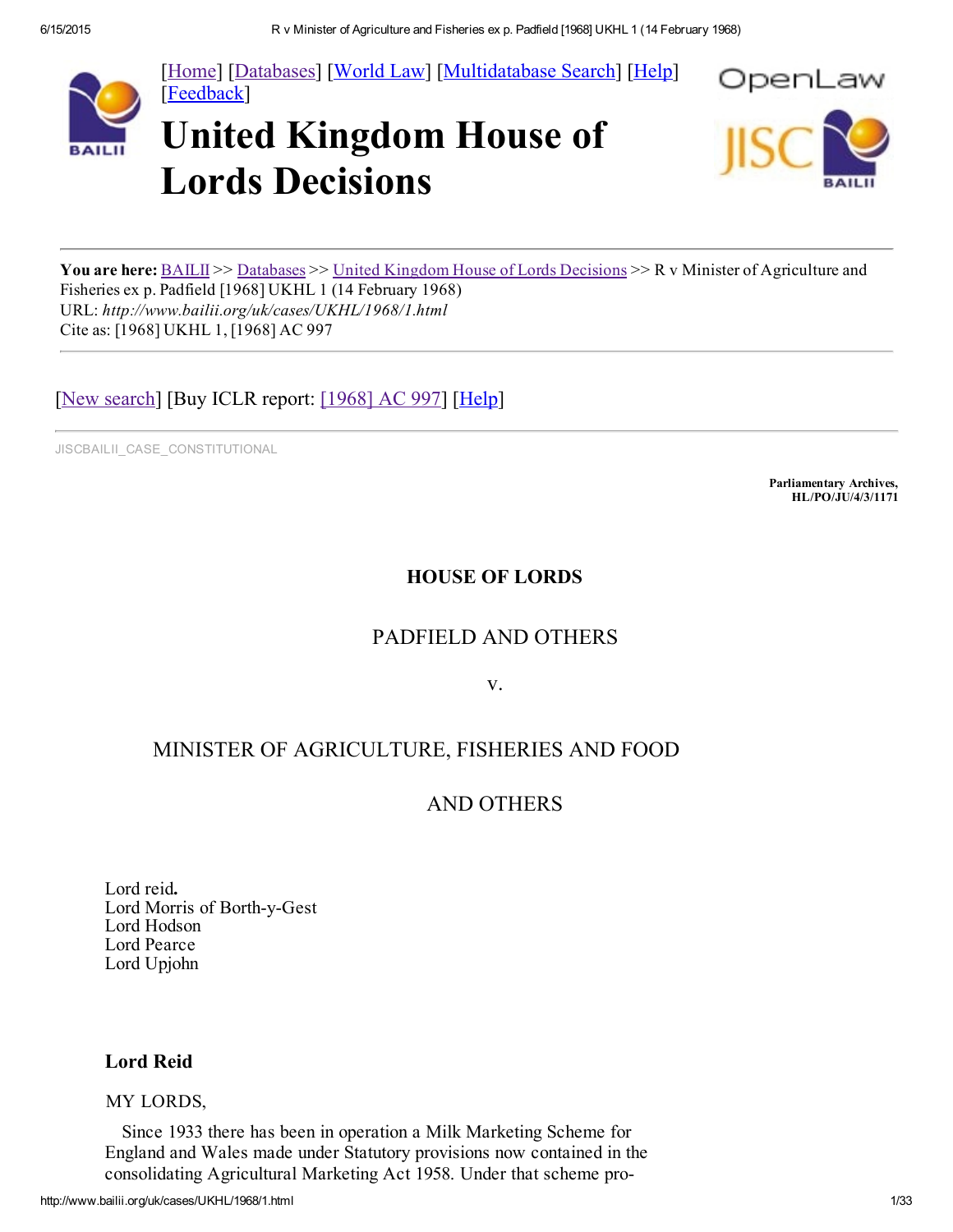ducers are bound to sell their milk to the Milk Marketing Board and that Board periodically fixes the prices to be paid to the producers. England and Wales is divided into eleven regions. In each region producers receive the same price but there is a different price for each region. One reason for (his is that the cost to the Board of transporting milk from the producers' farms to centres of consumption is considerably greater for some regions than for others. The lowest price is paid to producers in the Far Western Region and the highest is paid to producers in the South Eastern Region : prices paid in the other nine regions vary but fall between these two extremes. The present differentials between the regions were fixed many years ago when costs of transport were much lower. For the last ten years or so South Eastern producers have been urging the Board to increase these differentials but without success. It appears that the present differential between the South East and the Far West is 1-19 pence per gallon : South Eastern producers contend that the figure should be in the region of 31/2 pence per gallon. As the total sum available to the Board to pay for the milk they buy in all the regions is fixed each year, giving effect 10 the contention of the South Eastern producers would mean that they and perhaps the producers in some other regions would get higher prices, but producers in the Far West and several other regions would get less.

This matter has been considered by two independent committees and their recommendations would, at least to some extent, favour the contention of the South Eastern producers. I only mention this fact because it shews that their contention cannot be dismissed as wholly unreasonable or inconsistent with the general Scheme.

The Milk Marketing Board is comprised of twelve members from the legions, three elected by all producers in the country and three appointed by the Minister. The Board of course acts by a majority of its members. It is said that members each have in mind, quite properly, the interests of their constituents, that the adoption of the proposals of the South Eastern producers would be against the financial interests of the constituents of most of the members, and that the experience of the last ten years shews that the South Eastern producers cannot hope to get a majority on the Board for their proposals.

The 1958 Act provides two methods by which persons aggrieved by the Board's actions can seek a remedy. The first is arbitration. The South Eastern producers attempted to invoke that remedy but it is now common ground that arbitration would be inappropriate. To give effect to their contention would require a readjustment of the price structure all over the country and this could not be achieved by arbitration.

The other possible remedy is that provided by section 19 of the 1958 Act which is in these terms :

"(1) The Minister shall appoint two committees (hereafter in this Act referred to as a ' consumers' committee' and a ' committee of " investigation') for Great Britain, for England and Wales and for " Scotland respectively.

#### 2

" (2) A consumers' committee shall—

" (a) consist of a chairman and of not less than six other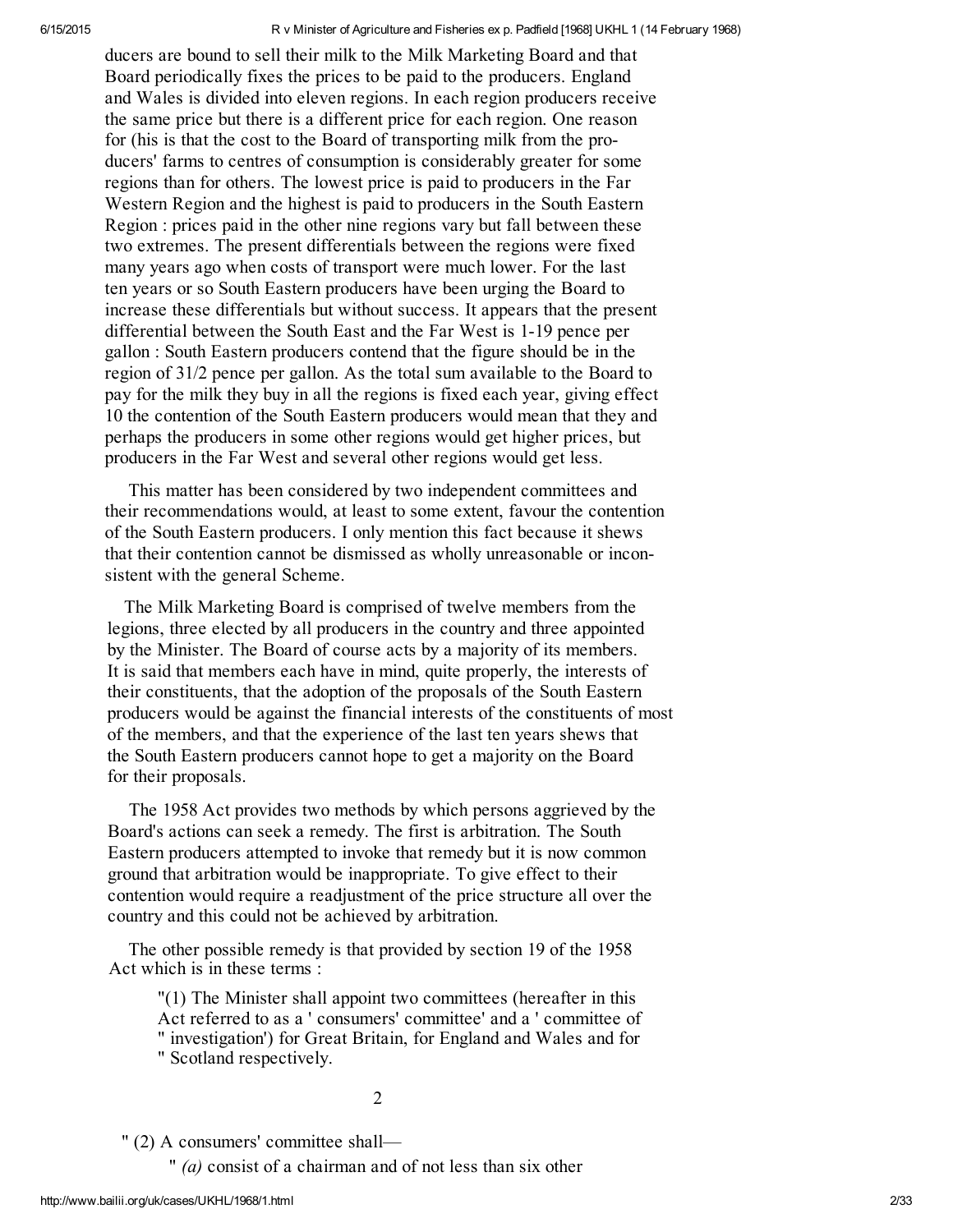- " members, who shall be such persons as appear to the Minister,
- " after consultation as to one member with the Co-operative
- " Union, to represent the interests of the consumers of all the
- " products the marketing of which is for the time being regulated

" by schemes approved by the Minister ; and

"  $(b)$  be charged with the duty of considering and reporting " to the Minister on—

- " (i) the effect of any scheme approved by the Minister,
- " which is for the time being in force, on consumers of
- " the regulated product; and
- " (ii) any complaints made to the committee as to the
- " effect of any such scheme on consumers of the regulated " product.

" (3) A committee of investigation shall—

" (a) consist of a chairman and either four or five other

" members ; and

- $''$  (b) be charged with the duty, if the Minister in any case so
- " directs, of considering, and reporting to the Minister on, any
- " report made by a consumers' committee and any complaint
- " made to the Minister as to the operation of any scheme which,
- " in the opinion of the Minister, could not be considered by a
- " consumers' committee under the last foregoing subsection.

" (4) On receiving the report of a committee of investigation under " this section the Minister shall forthwith publish the conclusions of the " committee in such manner as he thinks fit.

" (5) For the purpose of enabling any committee appointed under " this section to consider any matter which it is their duty under " this section to consider, the board administering the scheme to which " the matter relates shall furnish the committee with such accounts and " other information relating to the affairs of the board as the com " mittee may reasonably require, and shall be entitled to make repre " sentations to the committee with respect to the matter in such manner " as may be prescribed by regulations made by the Minister under this " Part of this Act with respect to the procedure of the committee.

" (6) If a committee of investigation report to the Minister that any " provision of a scheme or any act or omission of a board administering " a scheme is contrary to the interests of consumers of the regulated " product, or is contrary to the interests of any persons affected by the " scheme and is not in the public interest, the Minister, if he thinks fit " so to do after considering the report—

> "  $(a)$  may by order make such amendments in the scheme as he " considers necessary or expedient for the purpose of rectifying " the matter;

- " *(b)* may by order revoke the scheme;
- "  $(c)$  in the event of the matter being one which it is within the
- " power of the board to rectify, may by order direct the board
- " to take such steps to rectify the matter as may be specified
- " in the order, and thereupon it shall be the duty of the board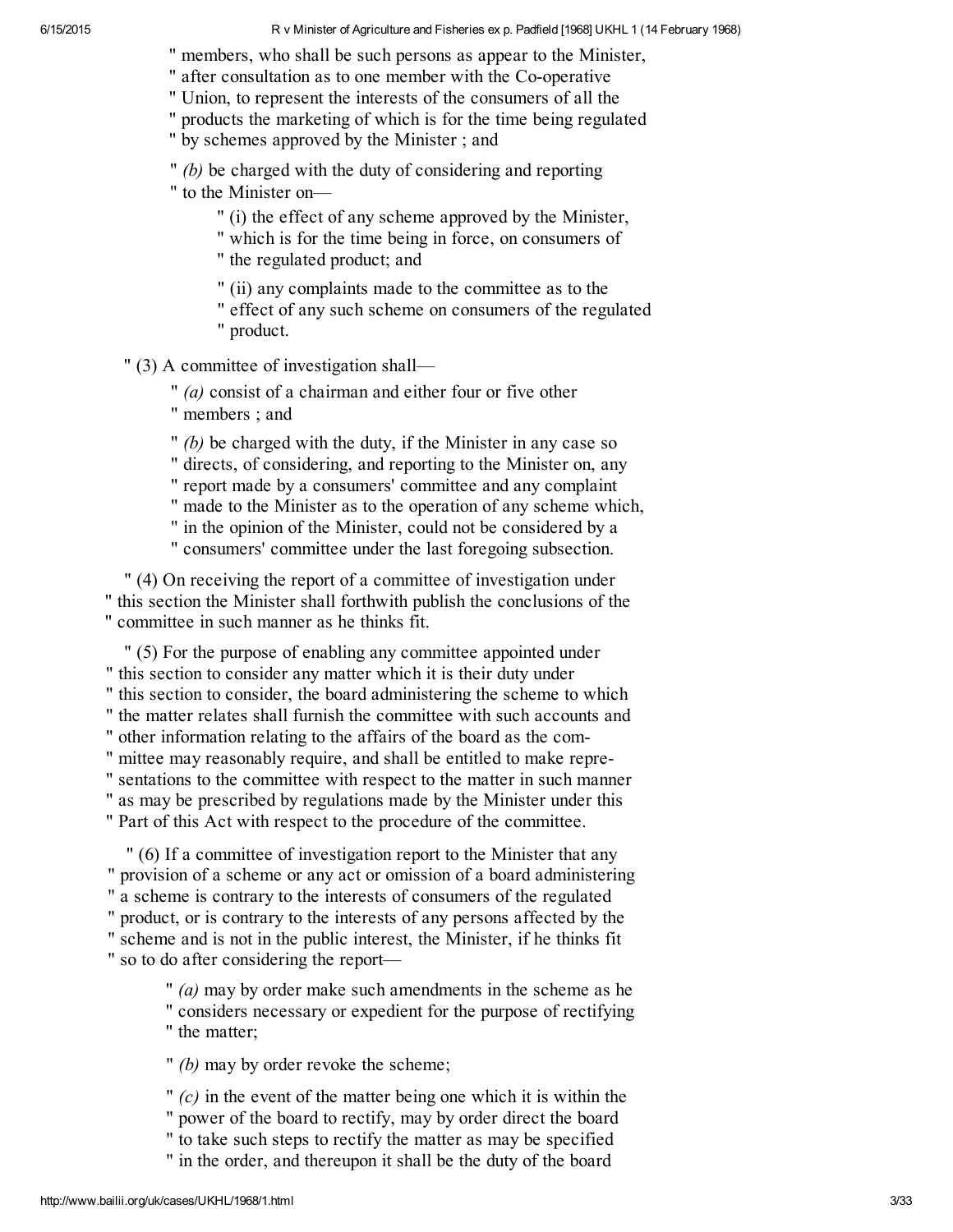" forthwith to comply with the order.

- " Before taking any action under this subsection the Minister shall give
- " the board notice of the action which he proposes to take and shall
- " consider any representations made by the board within fourteen days

" after the date of the notice.

3

" (8) Any order made under paragraph  $(a)$  of subsection (6) of this

- " section, under paragraph  $(c)$  of that subsection or under the last
- " foregoing subsection shall be subject to annulment in pursuance of a
- " resolution of either House of Parliament, and any order made .under
- " paragraph  $(b)$  of the said subsection  $(6)$  shall not take effect unless it
- " has been approved by a resolution of each House of Parliament."

With a view to getting the Minister to take action under this section the present Appellants, who are office bearers of the South Eastern regional committee of the Board, approached the Minister and met officials of the Ministry on 30th April 1964. The outcome of that meeting was unsatisfactory to them and on 4th January 1965 their solicitors wrote to the Minister making a formal complaint and asking that the complaint be referred to the Committee of Investigation. The nature of the complaint was stated thus:

"4. These acts and/or omissions of the Board  $(a)$  are contrary to " the proper and reasonable interests of producers in the South-Eastern " region and of other producers near large liquid markets, all of whom " are persons affected by the scheme, and  $(b)$  are not in the public

- " interest.
- " . . . . . . .

### "6. As to  $(a)$  in para. 4 above

" It is contrary to the reasonable and proper interests of the producers " referred to in para. 4 above that (in addition to the other contribu " tions they properly made under the scheme) they should make a con " tribution to the marketing costs of reaching the liquid markets from " the more distant parts of the country which are properly attributable " to producers in those more distant parts and which should be borne " by such producers.

"  $7. As to (b)$  in para. 4 above

" (i) the cross-subsidy set out above has caused or contributed to

- " and will cause or contribute to an unreasonable alteration in the
- " balance of production, reducing growth in the nearer areas and in
- " creasing it in the more distant. This has tended and will tend to
- " increase the total marketing costs to the public detriment.

" (ii) it is not in the public interest to continue a system of pricing " which unduly favours one set of producers as against others."

To this letter the Minister's private secretary replied on the 23rd March 1965:

" The Minister has asked me to reply to your letter of 4th January " in which you made a complaint on behalf of Messrs. G. Padfield,

" G. L. Brock and H. Steven, against the Milk Marketing Board, and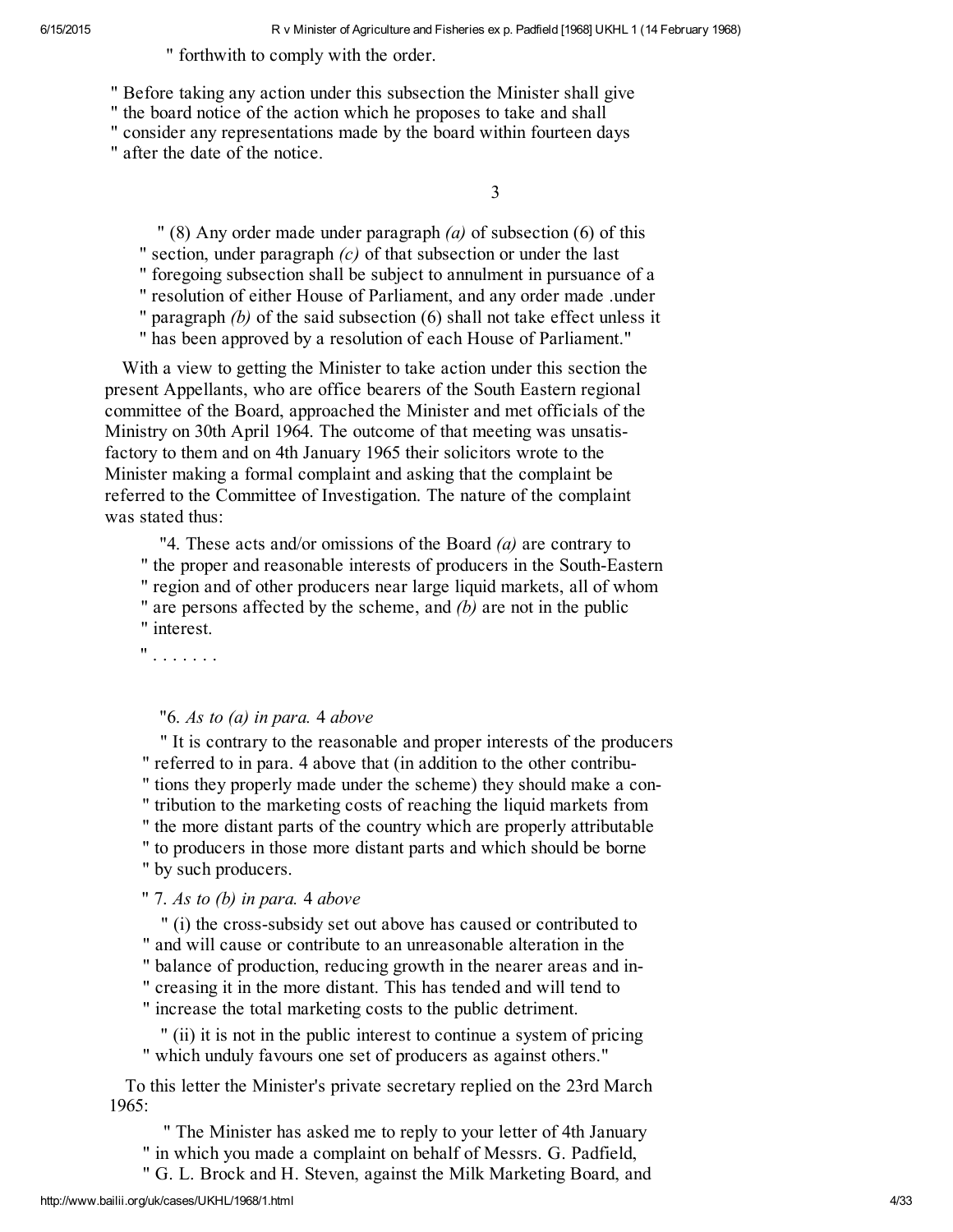" requested that the complaint should be referred to the Committee of " Investigation.

" The Minister's main duty in considering this complaint has been " to decide its suitability for investigation by means of a particular " procedure. He has come to the conclusion that it would not be " suitable. The complaint is of course one that raises wide issues " going beyond the immediate concern of your clients, which is pre " sumably the prices they themselves receive. It would also affect the " interests of other regions and involve the regional price structure as " a whole.

" In any event the Minister considers that the issue is of a kind " which properly falls to be resolved through the arrangements avail " able to producers and the Board within the framework of the Scheme " itself. Accordingly he has instructed me to inform you that he is " unable to accede to your clients' request that this complaint be " referred to the Committee of Investigation under section 19 of the " Act."

4

And in reply to a further letter an official of the Minister replied on 3rd May 1965:

" I am directed to reply to your letter of 9th April addressed to the " Minister's Private Secretary.

" You will appreciate that under the Agricultural Marketing Act

- " 1958 the Minister has unfettered discretion to decide whether or not
- " to refer a particular complaint to the Committee of Investigation.
- " In reaching his decision he has had in mind the normal democratic
- " machinery of the Milk Marketing Scheme, in which all registered
- " producers participate and which governs the operations of the " Board."
- 

Thereafter the Appellants applied to the Court for an Order of Mandamus commanding the Minister to refer this complaint to the Committee of Investigation.

On 3rd February 1966 a Divisional Court (Lord Parker L.CJ. and Sachs and Nield JJ.) made an order against the Minister but on 27th July 1966 this order was set aside by the Court of Appeal by a majority (Diplock and Russell LJJ., Lord Denning M.R. dissenting).

The question at issue in this appeal is the nature and extent of the Minister's duty under section 19(3)(b) of the 1958 Act in deciding whether to refer to the Committee of Investigation a complaint as to the operation of any scheme made by persons adversely affected by the scheme. The Respondent contends that his only duty is to consider a complaint fairly and that he is given an unfettered discretion with regard to every complaint either to refer it or not to refer it to the committee as he may think fit. The Appellants contend that it is his duty to refer every genuine and substantial complaint, or alternatively that his discretion is not unfettered and that in this case he failed to exercise his discretion according to law because his refusal was caused or influenced by his having misdirected himself in law or by his having taken into account extraneous or irrelevant con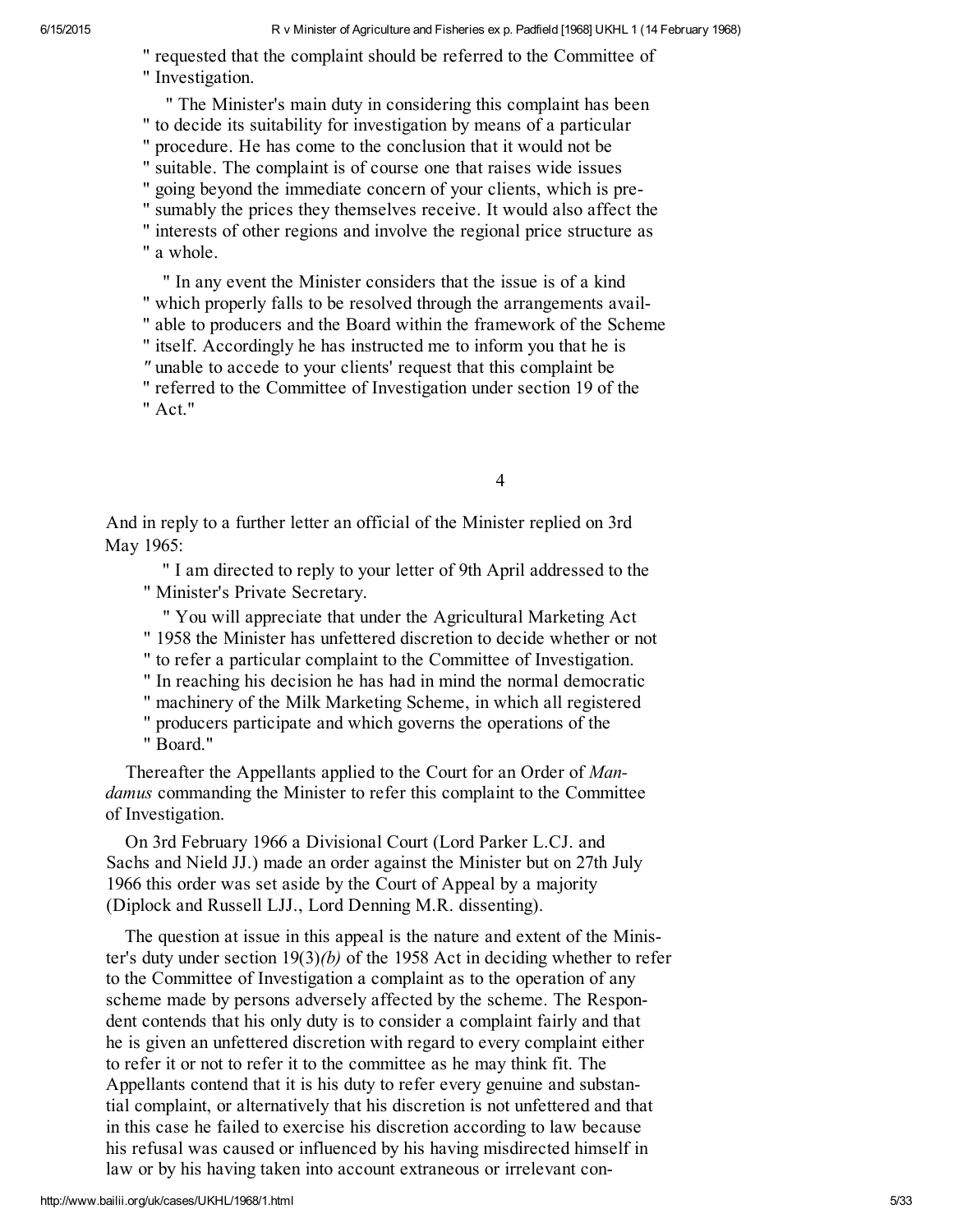siderations.

In my view the Appellants' first contention goes too far. There are a number of reasons which would justify the Minister in refusing to refer a complaint. For example he might consider it more suitable for arbitration, or he might consider that in an earlier case the committee of investigation had already rejected a substantially similar complaint, or he might think the complaint to be frivolous or vexatious. So he must have at least some measure of discretion. But is it unfettered?

It is implicit in the argument for the Minister that there are only two possible interpretations of this provision—either he must refer every complaint or he has an unfettered discretion to refuse to refer in any case. I do not think that is right. Parliament must have conferred the discretion with the intention that it should be used to promote the policy and objects of the Act; the policy and objects of the Act must be determined by construing the Act as a whole and construction is always a matter of law for the Court. In a matter of this kind it is not possible to draw a hard and fast line, but if the Minister, by reason of his having misconstrued the Act or for any other reason, so uses his discretion as to thwart or run counter to the policy and objects of the Act, then our law would be very defective if persons aggrieved were not entitled to the protection of the Court. So it is necessary first to construe the Act.

When these provisions were first enacted in 1931 it was unusual for Parliament to compel people to sell their commodities in a way to which they objected and it was easily foreseeable that any such scheme would cause loss to some producers. Moreover, if the operation of the scheme was put in the hands of the majority of the producers, it was obvious that they might use their power to the detriment of consumers, distributors or a minority of the producers. So it is not surprising that Parliament enacted safeguards.

5

The approval of Parliament shews that this scheme was thought to be in the public interest, and in so far as it necessarily involved detriment to some persons, it must have been thought to be in the public interest that they should suffer it. But in sections 19 and 20 Parliament drew a line. They provide machinery for investigating and determining whether the scheme is operating or the Board is acting in a manner contrary to the public interest.

The effect of these sections is that if, but only if, the Minister and the Committee of Investigation concur in the view that something is being done contrary to the public interest the Minister can step in. Section 20 enables the Minister to take the initiative. Section 19 deals with complaints by individuals who are aggrieved. I need not deal with the provisions which apply to consumers. We are concerned with other persons who may be distributors or producers. If the Minister directs that a complaint by any of them shall be referred to the Committee of Investigation, that committee will make a report which must be published. If they report that any provision of this scheme or any act or omission of the Board is contrary to the interests of the complainers and is not in the public interest then the Minister is empowered to take action, but not otherwise. He may disagree with the view of the Committee as to public interest, and, if he thinks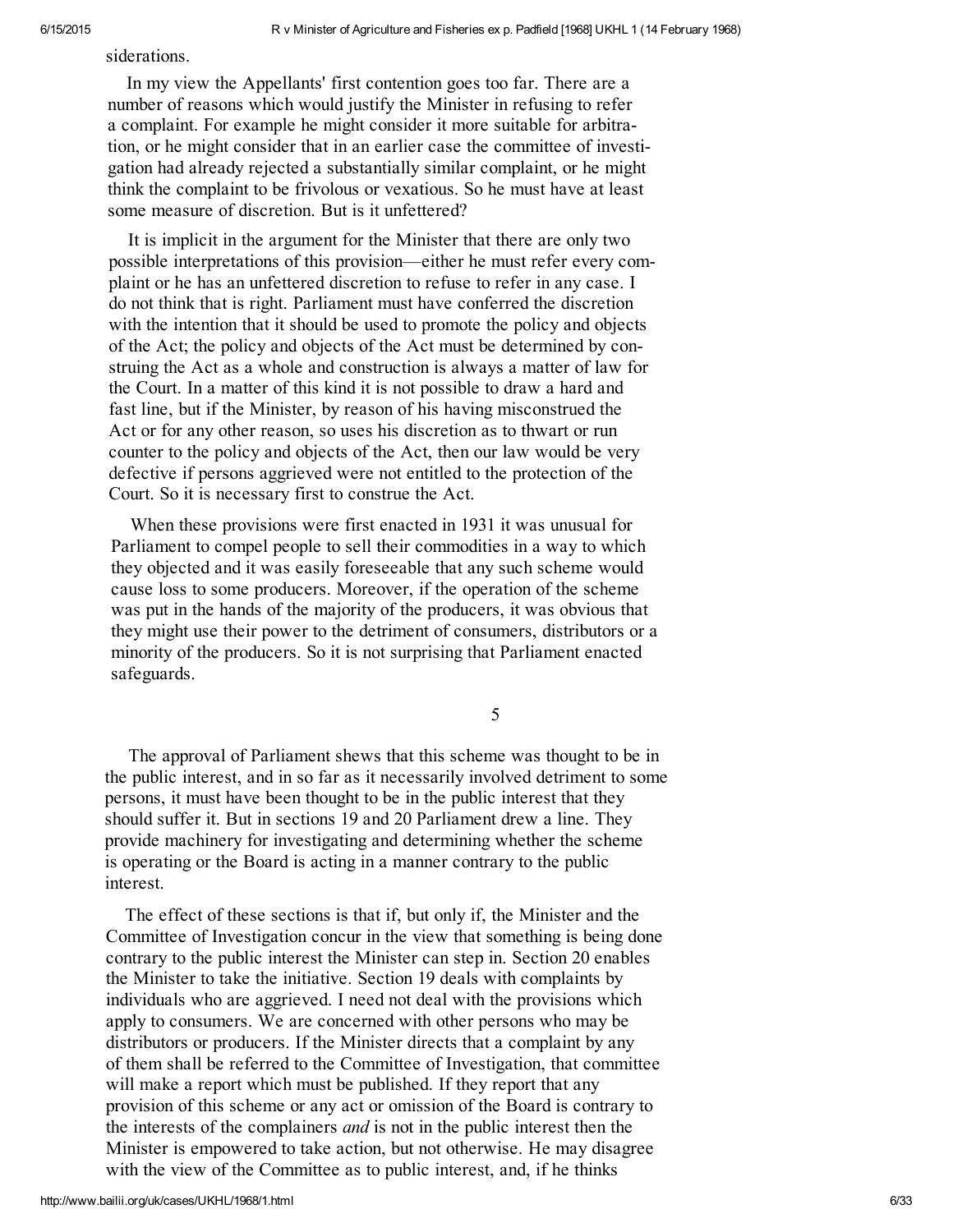that there are other public interests which outweigh the public interest that justice should be done to the complainers, he would be not only entitled but bound to refuse to take action. Whether he takes action or not, he may be criticised and held accountable in Parliament but the Court cannot interfere.

1 must now examine the Minister's reasons for refusing to refer the Appellants' complaint to the Committee. I have already set out the letters of 23rd March and 3rd May 1965. I think it is right also to refer to a letter sent from the Ministry on 1st May 1964 because in his affidavit the Minister says he has read this letter and there is no indication that he disagrees with any part of it. It is as follows:

" My colleague Mr. Jones-Parry and I had the opportunity of " discussing with you a day or two ago a matter which you first raised " with the Ministry at the end of January, namely, what means the " Ministry could suggest for investigating and remedying the grievance " felt by your Committee concerning the regional price of milk in the " south-east.

" 2. We explained that, as it seemed to us, the only procedure avail " able would be for a group of producers in the south-east to formulate " a complaint within the terms of section 19 of the Agricultural Market " ing Act 1958 and request the Minister to refer this to the Committee " of Investigation. We made it clear, however, that the Minister is " not bound so to refer any complaint and has discretion to decide " whether to do so.

" 3. In considering how to exercise his discretion the Minister would, " amongst other things, address his mind to the possibility that if a " complaint were so referred and the Committee were to uphold it, " he in turn would be expected to make a statutory order to give effect " to the Committee's recommendations. It is this consideration, rather " than the formal eligibility of the complaint as a subject for investiga " tion, that the Minister would have in mind in determining whether " your particular complaint is a suitable one for reference to the " Committee. We were unable to hold out any prospect that the " Minister would be prepared to regard it as suitable.

"4. The reasons which led us to this conclusion were explained to " you as follows:

" (a) The guarantee given to milk producers under the Agriculture "Acts is a guarantee given to the Board on behalf of all pro " ducers. The Minister owes no duty to producers in any

## 6

" particular region, and this is a principle that would be

" seriously called into question by the making of an Order " concerned with a regional price ;

 $\mu$  (b) Such action would also bring into question the status of the

- " Milk Marketing Scheme as an instrument for the self
- " government of the industry and such doubt would also, by
- " extension, affect the other Marketing Schemes as well; and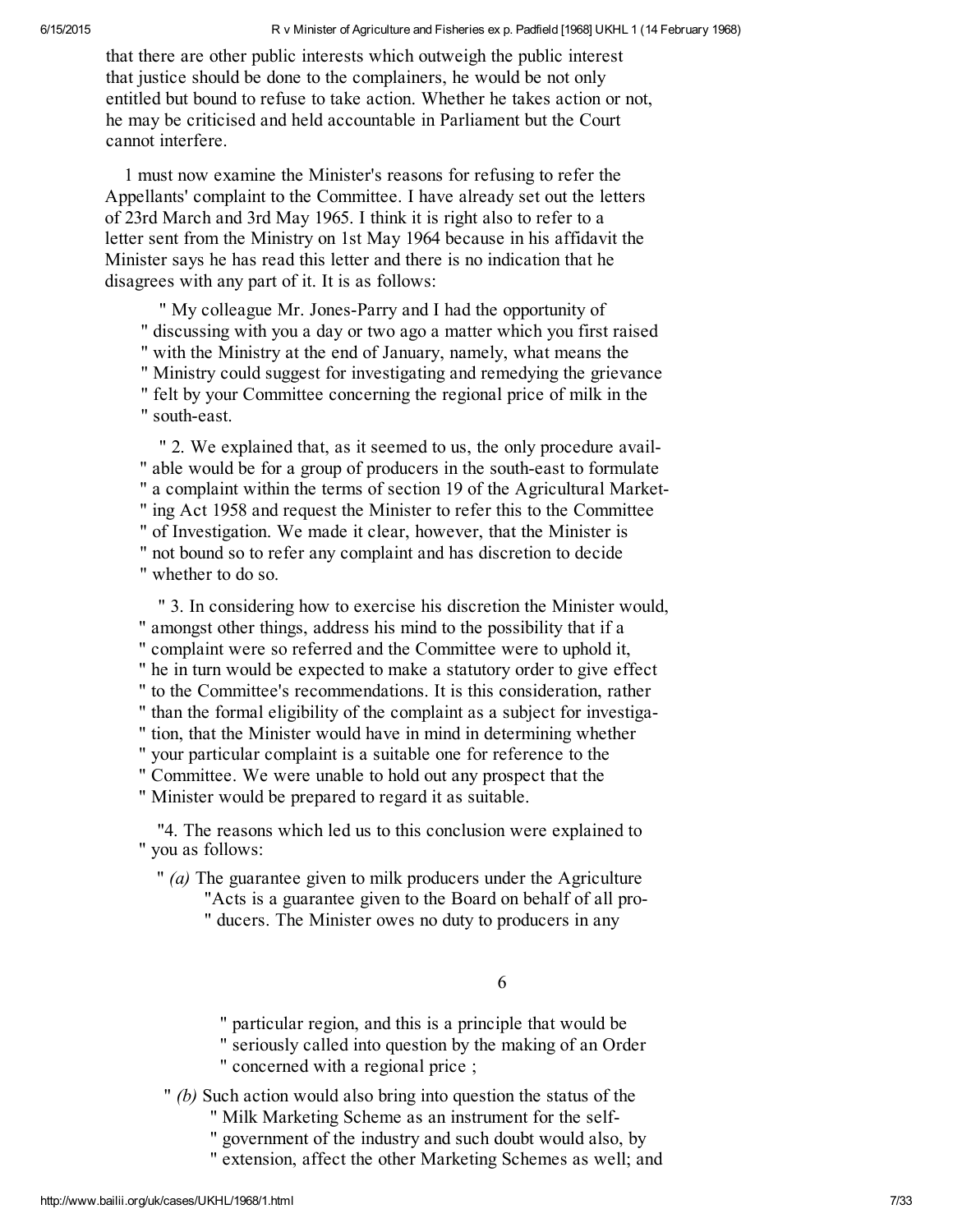- "  $(c)$  It is by no means clear that the Minister could make an Order
	- " pertaining to the price of milk in the southeast without deter
	- " mining at least one of the major factors governing prices in
	- " the other regions, and he would therefore be assuming an
	- " inappropriate degree of responsibility for determining the
	- " structure of regional prices throughout England and Wales.
- " 5. I wish to point out that the statement of these reasons is not
- " intended to imply an assessment of the merits of your complaint
- " considered as an issue of equity among regions."

The first reason which the Minister gave in his letter of 23rd March 1965 was that this complaint was unsuitable for investigation because it raised wide issues. Here it appears to me that the Minister has clearly misdirected himself. Section 19(6) contemplates the raising of issues so wide that it may be necessary for the Minister to amend a scheme or even to revoke it. Narrower issues may be suitable for arbitration but section 19 affords the only method of investigating wide issues. In my view it is plainly the intention of the Act that even the widest issues should be investigated if the complaint is genuine and substantial, as this complaint certainly is.

Then it is said that this issue should be " resolved through the arrange " ments available to producers and the Board within the framework of the " scheme itself". This re-states in a condensed form the reasons given in paragraph 4 of the letter of the 1st May 1964 where it is said " the Minister " owes no duty to producers in any particular region ", and reference is made to the " status of the Milk Marketing Scheme as an instrument for " the self-government of the industry ", and to the Minister " assuming an inappropriate degree of responsibility ". But, as I have already pointed out, the Act imposes on the Minister a responsibility whenever there is a relevant and substantial complaint that the Board are acting in a manner inconsistent with the public interest, and that has been relevantly alleged in this case. I can find nothing in the Act to limit this responsibility or to justify the statement that the Minister owes no duty to producers in a particular region. The Minister is, I think, correct in saying that the Board is an instrument for the self-government of the industry. So long as it does not act contrary to the public interest the Minister cannot interfere. But if it does act contrary to what both the Committee of Investigation and the Minister hold to be the public interest the Minister has a duty to act. And if a complaint relevantly alleges that the Board has so acted, as this complaint does, then it appears to me that the Act does impose a duty on the Minister to have it investigated. If he does not do that he is rendering nugatory a safeguard provided by the Act and depriving complainers of a remedy which I am satisfied that Parliament intended them to have.

Paragraph 3 of the letter of 1st May 1964 refers to the possibility that if the complaint were referred and the Committee were to uphold it, the Minister " would be expected to make a statutory order to give effect to " the Committee's recommendations ". If this means that he is entitled to refuse to refer a complaint because if he did so he might later find himself in an embarrassing situation, that would plainly be a bad reason. I can see an argument to the effect that if, on receipt of a complaint, the Minister can satisfy himself from information in his possession as to the merits of the complaint, and he then chooses to say that, whatever the Committee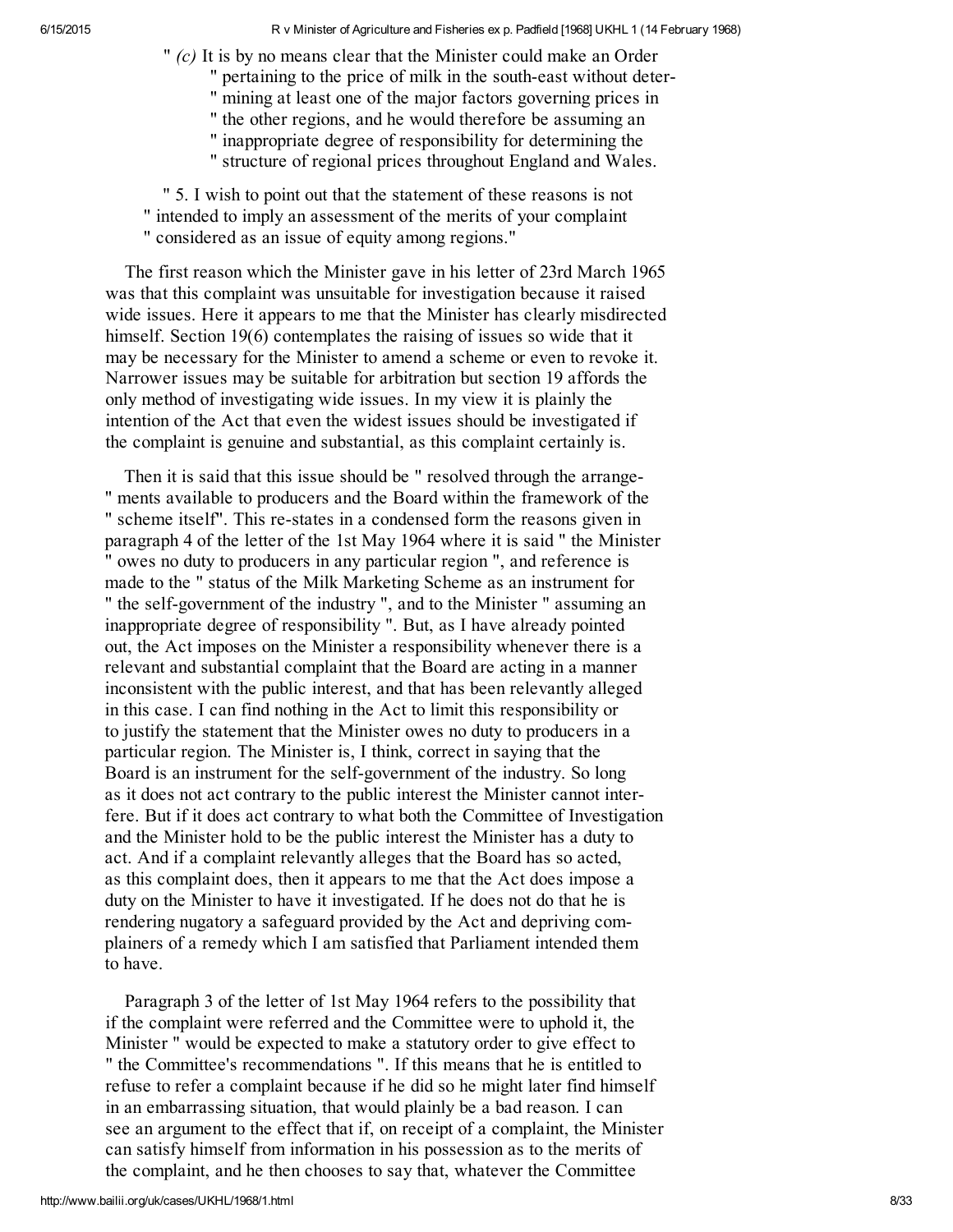might recommend, he would hold it to be contrary to the public interest to

7

take any action, it would be a waste of time and money to refer the complaint to the Committee. I do not intend to express any opinion about that because that is not this case. In the first place it appears that the Minister has come to no decision as to the merits of the Appellants' case, and secondly the Minister has carefully avoided saying what he would do if the Committee were to uphold the complaint.

It was argued that the Minister is not bound to give any reasons for refusing to refer a complaint to the Committee, that if he gives no reasons his decision cannot be questioned, and that it would be very unfortunate if giving reasons were to put him in a worse position. But I do not agree that a decision cannot be questioned if no reasons are given. If it is the Minister's duty not to act so as to frustrate the policy and objects of the Act, and if it were to appear from all the circumstances of the case that that has been the effect of the Minister's refusal, then it appears to me that the Court must be entitled to act.

A number of authorities were cited in the course of the argument but none appears to me to be at all close to the present case. I must however notice Julius v. Lord Bishop of Oxford 5 App. Cas 214 because it was largely relied on. There the statute enacted that with regard to certain charges against any Clerk in Holy Orders it " shall be lawful " for the Bishop of the diocese " on the application of any party complaining thereof" to issue a commission for enquiry.

It was held that the words " it shall be lawful" merely conferred a power. " But there may be something in the nature of the thing empowered to be " done, something in the object for which it is to be done, something " in the conditions under which it is to be done, something in the title of " the person or persons for whose benefit the power is to be exercised, which " may couple the power with a duty, and make it the duty of the person " on whom the power is reposed, to exercise that power when called upon " to do so " (per Lord Cairns at page 223). Lord Penzance said that the true question was whether regard being had to the person enabled, to the subject matter, to the general objects of the statute and to the person or class of persons for whose benefit the power was intended to be conferred, the words do or do not create a duty (page 229), and Lord Selborne said that the question was whether it could be shown from any particular words in the Act or from the general scope and objects of the statute that there was a duty (page 235). So there is ample authority for going behind the words which confer the power to the general scope and objects of the Act in order to find what was intended.

In *Julius'* case no question was raised whether there could be a discretion but a discretion so limited that it must not be used to frustrate the object of the Act which conferred it; and I have found no authority to support the unreasonable proposition that it must be all or nothing—either no discretion at all or an unfettered discretion. Here the words " if the Minister " in any case so directs " are sufficient to show that he has some discretion but they give no guide as to its nature or extent. That must be inferred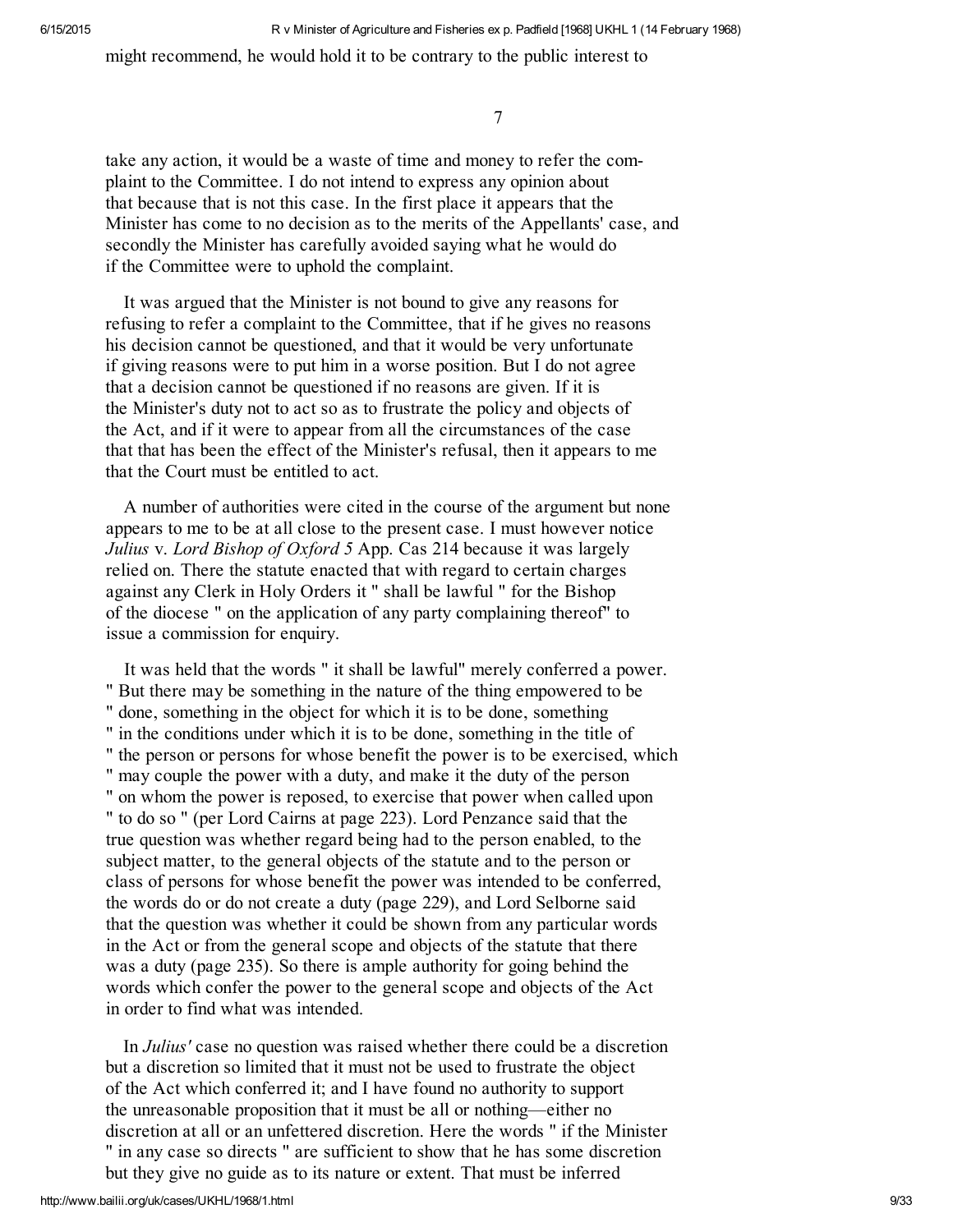from a construction of the Act read as a whole, and for the reasons I have given I would infer that the discretion is not unlimited, and that it has been used by the Minister in a manner which is not in accord with the intention of the Statute which conferred it.

As the Minister's discretion has never been properly exercised according to law, I would allow this appeal. It appears to me that the case should now be remitted to the Queen's Bench Division with a direction to require the Minister to consider the complaint of the Appellants according to law. The rder for costs in the Divisional Court should stand. The Appellants should lave their costs in the Court of Appeal but as extra expense was caused this House by an adjournment of the hearing at their motion they should only have two-thirds of their costs in this House.

309710 A 4

8

#### Lord Morris of Borth-y-Gest

#### MY LORDS,

Pursuant to decisions of policy which have been the basis of Agricultural Marketing Acts since 1931 there have been various marketing schemes. The producers of an agricultural product are themselves entitled to submit a Scheme to the Minister of Agriculture for the regulation and marketing of a product. There may be a Board to administer the Scheme. Subject to compliance with certain conditions the Minister may approve such a Scheme. A Scheme is to be one for regulating the marketing of a product " by the producers thereof". The present case concerns one such Scheme, namely the Milk Marketing Scheme. There has been a Scheme in operation since 1933. It was then approved by the Minister and has since from time to time been amended. It is manifest that a Scheme will be more acceptable to some producers of milk than to others. The advantage of having a buyer for all the milk which a producer produces will appeal to those who otherwise would have produced more than they could sell. There will be no such advantage for those so placed that they could have a sure and ready market for all that they could produce. If prices are fixed regionally, and are fixed having regard to the average of transport and marketing costs within the region, there will be some within the region who could assert that their costs if they had been left to themselves would have been less than those of others. If in fixing prices regionally it is not deemed advisable fully to reflect the variations as between regions of transport and marketing costs then it follows that encouragement to production is being given to certain regions at the expense of others. Within the regions, therefore, as well as within the industry, the interests of some producers are being advantaged at the expense of other producers. The less fortunate are being helped by the more fortunate.

The latter may not welcome the policy which brings about such a result. They may see no reason why they should not have more and others less.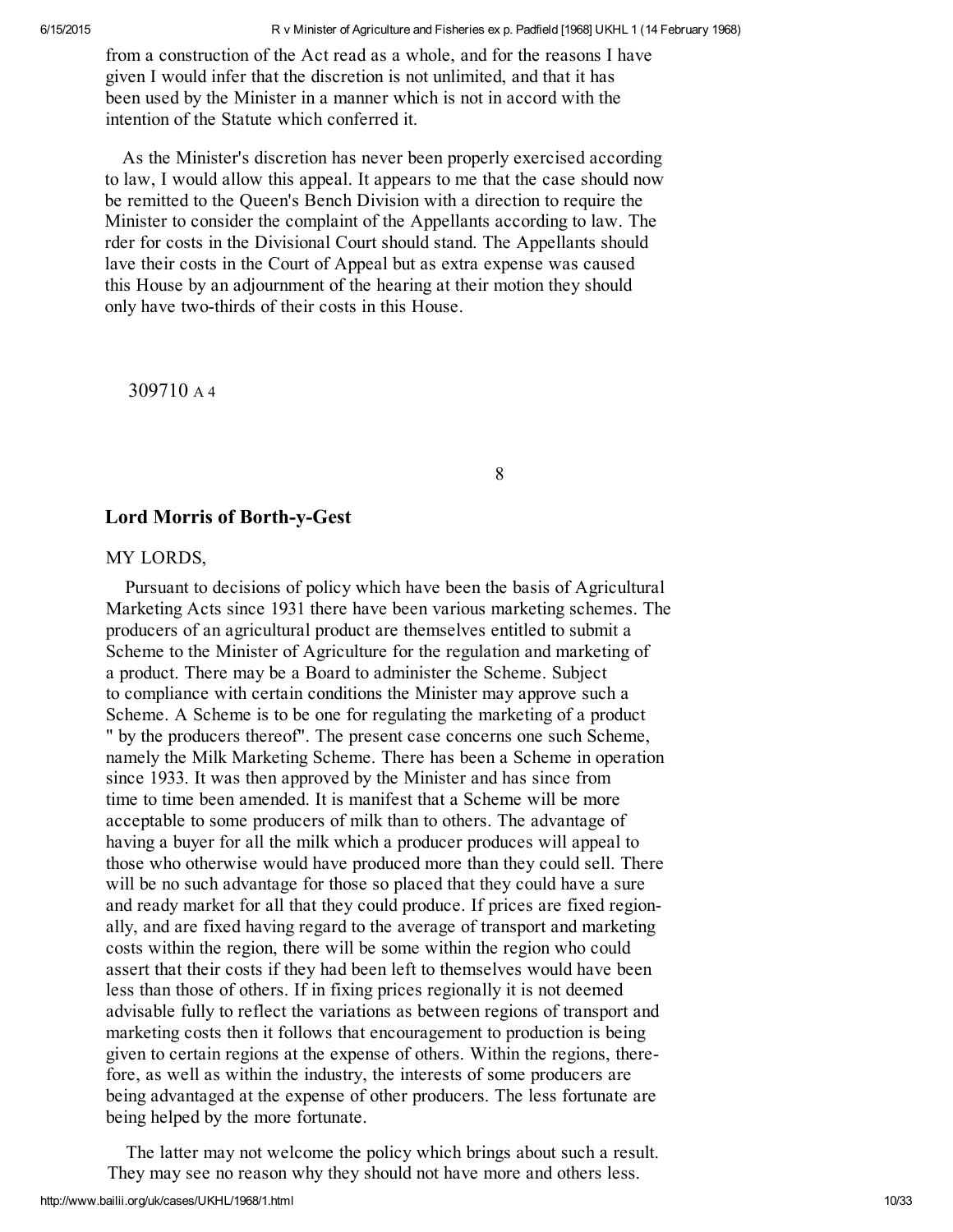They may object to a system under which they are in substance contributing to a subsidy to others. Yet all this may be one of the results of having a Scheme.

The Milk Marketing Scheme is administered by a Board. It has twelve regional representatives (one for each of ten regions and two for the eleventh region). Those regional members of the Board are elected by the registered producers (paragraph 16 of the Scheme). In addition there are three special members elected by all registered producers and not less than two and not more than three persons appointed by the Minister. The Scheme provides (by paragraph 24) that questions arising at any meeting of the Board are to be decided by a majority of the votes of members present. There are Regional Committees whose duty it is to report to or to make representations to the Board on the operation of the Scheme in relation to the producers in the region. (Paragraph 31.) On the coming into force of the Scheme a poll of registered producers had to be taken on the question whether the Scheme was to remain in force. (Paragraph 44.) Under the statutory provisions (Section 1 subsection (8) of the Act of 1931 now Section 2 subsection (7) of the Act of 1958) the Scheme had to be laid before Parliament. The Board has wide powers to regulate marketing (paragraph 60). If the Board requires registered producers to sell any milk only to the Board then " the Board shall from time to time prescribe the " terms on which and the price at which such milk shall be sold to the " Board and may also prescribe the form in which contracts for the sale of " such milk to the Board shall be made " (paragraph 64). The Board may prescribe different terms, prices and forms of contract for different classes of producers or classes of sale or descriptions of milk.

Two things are apparent. One is that the Scheme provides for government of the industry by the industry. The second is that no machinery is provided whereby the work of the Board could be over-ruled by some reviewing body in regard to such matters as terms of sale and price fixation.

9

The Appellants are three producers in one region (the South Eastern Region). They have the support of most, or nearly all, of the other producers in that region. In substance they say that the price being paid to them should be higher. They complain of the operation of the Scheme. They asked (by a letter of the 4th January 1965) that their complaint should be referred to the Committee of Investigation which has been appointed under the Act. It is important to note their complaint. It was " of certain acts and/or omissions in prescribing (under paragraph 64 of the " Scheme) the terms on which and the price at which milk shall be sold " to the Board, in that the Board should, but do not, take fully into account " variations as between producers in the costs of bringing their milk to a " liquid market whether such costs are incurred or not". They set out figures showing that the range of variation (between regions) of producers' net prices is 1.19 pence per gallon, whereas the range of variation (between regions) of true marketing costs is considerably higher (3.37 pence per gallon in  $1961-62$  and probably 3.66 pence per gallon in 1963-64). The costs in the South Eastern region are the lowest.

The cost of transporting milk is naturally at its lowest in regions where the producers are near to centres of population and the Milk Marketing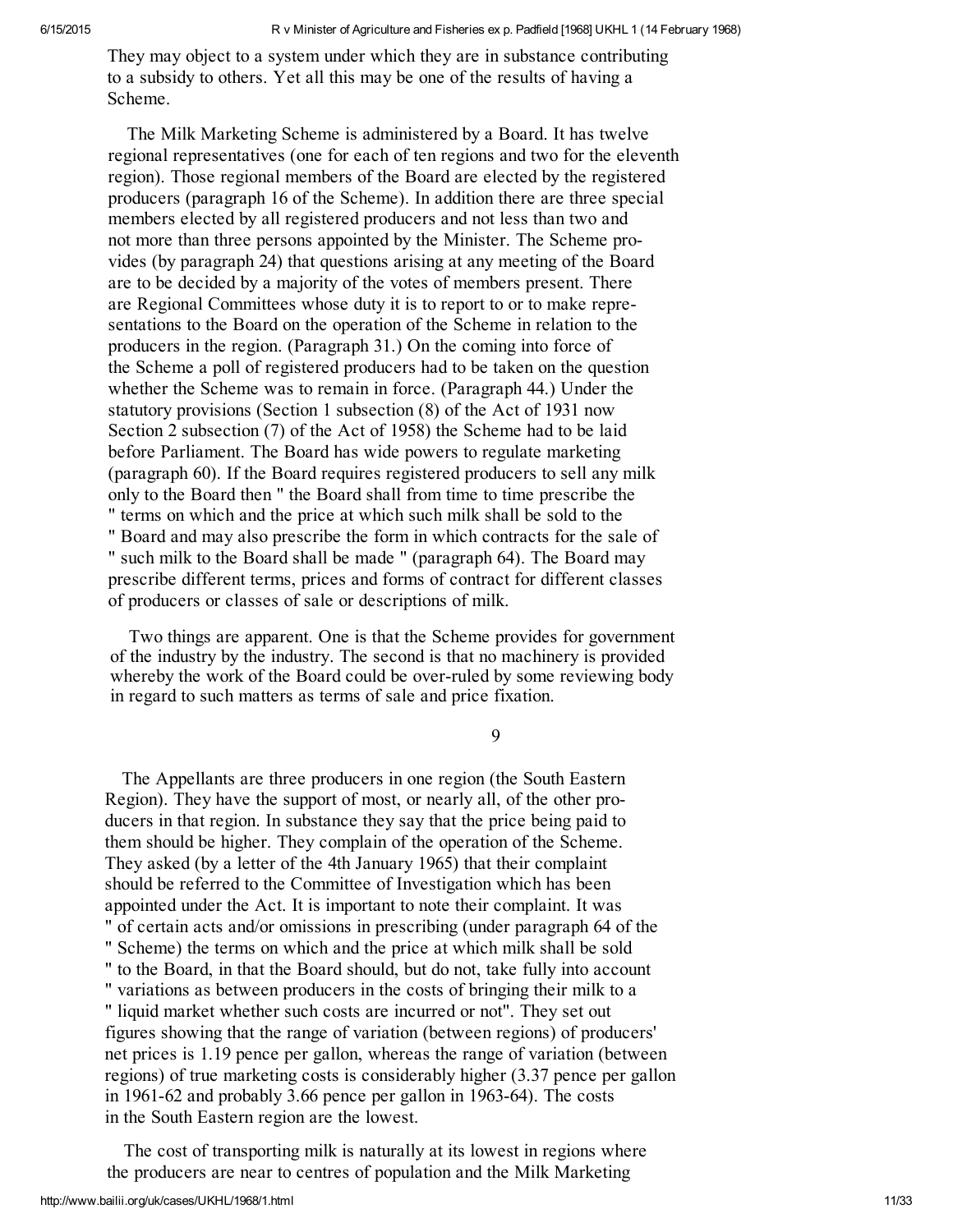Board pay a higher price at the farm gate to producers in those regions than to producers in other regions. This is known as a differential. Producers in the South Eastern region receive a higher regional differential than do producers in any of the other regions.

The complaint as formulated would imply that there should be varying differentials as between all producers, but the case proceeded on the basis that there should be no variation in the differential as between the producers in a particular region.

It would seem probable that the essential facts and figures relating to the complaint are either well known or are readily ascertainable. It is quite clear that in the fixing of prices it must have been decided by the Board that they would not take regional variations of transport costs " fully" into account. That decision, if taken in good faith, must have been a policy decision. It must also be the case that the members of the Board who fixed the prices must have been fully aware of the contentions of the Appellants. Every member of the Board must have heard the competing contentions for and against the Board's policy advanced and recited over and over again. They have been canvassed over the years. It has been for the Board to decide as a matter of policy whether regional prices should or should not " take fully into account variations as between producers in " the costs of bringing their milk to a liquid market ". Wider issues of policy are, in turn, involved. The Appellants in their letter to the Minister have suggested that the price fixations of the Board will have the result of " reducing growth in the nearer areas and increasing it in the more distant" and they suggest that this will tend to increase the total marketing costs to the public detriment. It may or it may not be a good thing to increase production in the more distant areas. It may or it may not be in the public interest to encourage such production. It is no part of our province to attempt to assess the weight of the competing public interests which are involved or to consider whether the policy decisions of the Board will or will not in the long run enure to the public advantage. The Board may or may not have reached the widest decision. It is, however, manifest that the Board's decisions have been deliberate. There is no suggestion that the Board have not acted in entire good faith. Nor is it said that they have exceeded their powers under the Scheme as approved. When in 1964 the Appellants made a suggestion to the Board that there should be an arbitration the Board, through their Solicitors in a letter (dated the 18th June 1964) to the Appellants' Solicitors, stated—" While your clients contend " that they ought to have a bigger proportion of the available money, there " are other producers elsewhere who contend that your clients ought to " have a smaller proportion. The proportions actually determined by the " Board are the result of collective decisions of the Board and do not neces " sarily represent the view of any one producer or of the producers in any

 $A<sub>5</sub>$ 

10

" one county or region ". In recording the view that the case was not one for arbitration it was said—" The Board have the duty of determining prices " and they have done so to the best of their ability. They consider that as

" they have acted within their powers and in good faith, an arbitrator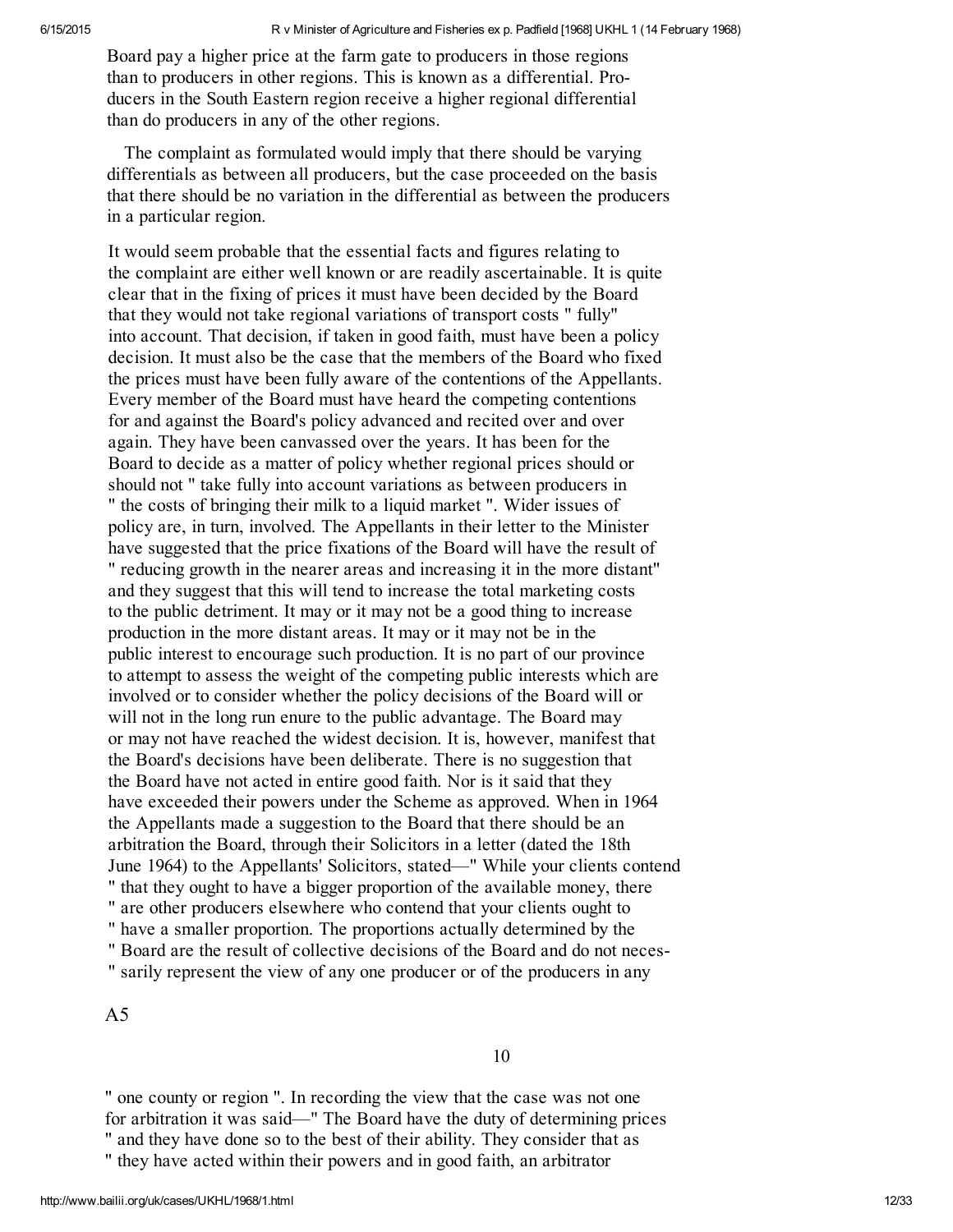" appointed under paragraph 93 of the Scheme has no power to substitute " his view (if it differs from the Board's) of what those prices should be." On behalf of the Board it was further said—" Your clients cannot receive " more unless some others receive less, and what is really involved is the " whole determination of prices throughout the country. Paragraph 93 of " the Scheme is not intended to transfer the Board's duty of determining " prices to an arbitrator at the instance of a particular group of producers." The Appellants do not now suggest that arbitration would be appropriate but in asking that their complaint should be referred to the Committee of Investigation appointed under the Act they are in effect asking for an Arbitration in another form. They are asking that the determination of prices should be made by the Committee. The Committee could only recommend that the Appellants should receive a higher price on the basis that other producers should receive a lower price. The position of all those others would be affected. The Committee would be acting as an appellate body from the decision of the Board. It may have to be decided as a matter of policy and judgment whether the Committee of Investigation (which could be concerned with any one of the Marketing Schemes coming into existence under the Act and was not appointed to be concerned with any particular Scheme such as the Milk Marketing Scheme) would be the appropriate body to perform the function. The Committee of Investigation is, however, in existence and it certainly would be open to the Minister if he deemed it desirable to refer a complaint of the present kind to the Committee.

Before your Lordships it was in the first place submitted that the Appellants had a right to have their complaint referred to the Committee and that accordingly an Order of Mandamus should be directed to the Respondent positively commanding him to refer the complaint. This contention was rejected by the Divisional Court and was not even advanced in the Court of Appeal. I, also, would reject it. In my view the Respondent is endowed with a discretion. It is for him to decide whether to ask the Committee to report on any complaint made as to the operation of any Scheme made under the Act. A duty will only devolve upon the Committee " if the " Minister in any case so directs ".

These words are in sharp contrast to those which are employed in the Act when a positive duty is imposed upon the Minister. Thus in section 2 subsection (3) are the words " shall direct a public enquiry to be held". In section 19 subsection (4) are the words "the Minister shall forthwith " publish". In Section 20 subsection (3) are the words " the Minister " shall refer ". If Parliament had intended to impose a duty on the Minister to refer any and every complaint, or even any and every complaint of a particular nature, it would have been so easy to impose such a duty in plain terms. I cannot read the words in Section 19 subsection (3) as imposing a positive duty on the Minister to refer every complaint as to the operation of every Scheme. Such was the Appellants' contention though they modified it by suggesting that the duty would not exist in the case of trivial or frivolous or repetitive complaints. In support of their revived contention the Appellants submitted that in some circumstances a duty exists to exercise a power. So in the present case it was argued that a power was deposited in the Minister, that the power was given for the benefit of particular persons, that in the Act they were specifically designated (e.g. persons complaining as to the operation of a Scheme) and that in the Act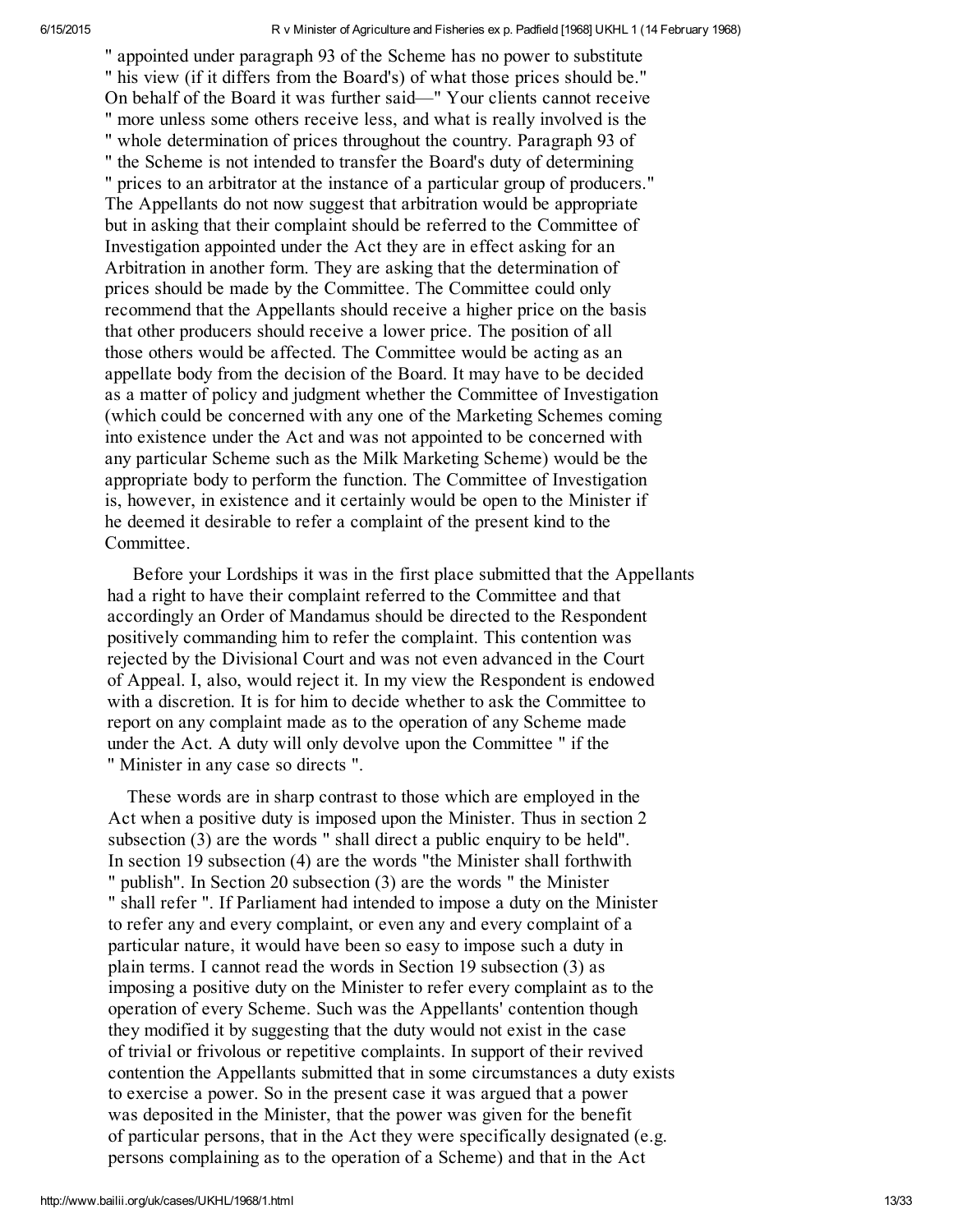the circumstances in which there is entitlement to the exercise of the power are defined (i.e. that there should be a complaint to the Minister as to the operation of the Scheme being a complaint which could not be considered by a Consumers' Committee). Reliance was placed upon a passage in the speech of Lord Cairns L.C. in Julius v. Lord Bishop of Oxford 5 App. Cas. 214. At page 225 Lord Cairns said that the cases decided

11

- " that where a power is deposited with a public officer for the purpose
- " of being used for the benefit of persons who are specifically pointed
- " out, and with regard to whom a definition is supplied by the Legislature
- " of the conditions upon which they are entitled to call for its exercise,
- " that power ought to be exercised, and the Court will require it to be
- " exercised."

In my view this passage does not avail the Appellants. I can see no provision in the Act showing that the Appellants or others who might make a complaint similar to theirs were " entitled " to call upon the Minister to exercise the power given to him. At most their entitlement was that the Minister should consider and should decide whether or not in the exercise of his discretion he would refer a complaint. It would have to be shown that the Act gave the Appellants a " right" to have their complaint sent to the Committee before the power in the Minister could be held to be one that he was bound to exercise. Thus in his speech in Julius v. Bishop of Oxford Lord Blackburn at page 241 said that

" if the object for which the power is conferred is for the purpose of

" enforcing a right, there may be a duty cast on the donee of the power

" to exercise it for the benefit of those who have that right, when

" required on their behalf."

So also (at page 244) Lord Blackburn said—

" The enabling words are construed as compulsory whenever the object " of the power is to effectuate a legal right."

Where some legal right or entitlement is conferred or enjoyed, and for the purpose of effectuating such right or entitlement a power is conferred upon someone, then words which are permissive in character will sometimes be construed as involving a duty to exercise the power. The purpose and the language of any particular enactment must be considered. Thus in The King v. Mitchell [1913] 1 K.B. 561 consideration was given to the words of Section 9 of the Conspiracy and Protection of Property Act 1875 viz—

" Where a person is accused before a Court of summary jurisdiction

- " of any offence made punishable by this Act, and for which a penalty
- " amounting to twenty pounds, or imprisonment, is imposed, the

" accused may, on appearing before the Court of summary jurisdiction,

" declare that he objects to being tried for such offence by a Court of

" summary jurisdiction, and thereupon the Court of summary jurisdiction

" may deal with the case in all respects as if the accused were charged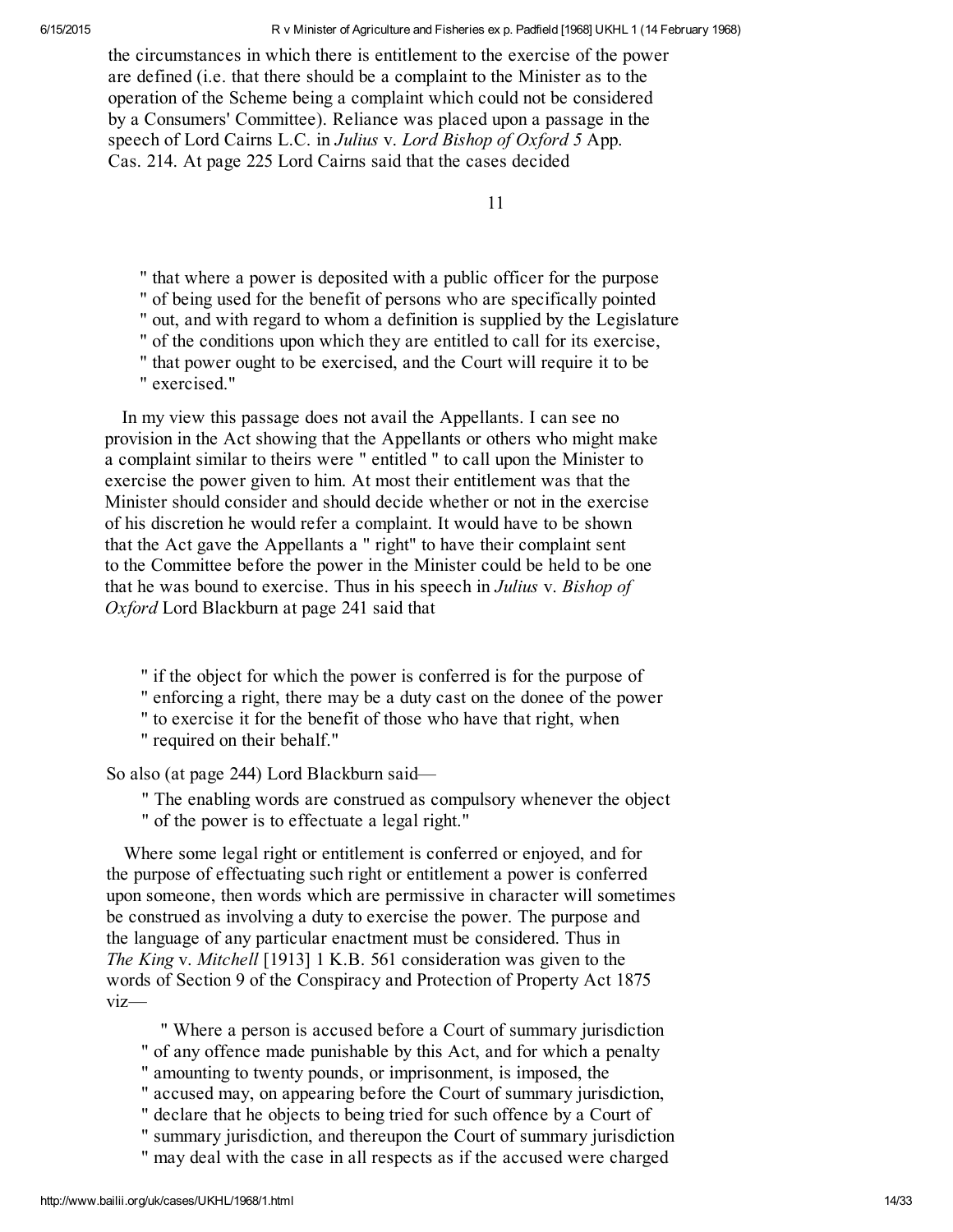6/15/2015 R v Minister of Agriculture and Fisheries ex p. Padfield [1968] UKHL 1 (14 February 1968)

- " with an indictable offence and not an offence punishable on summary
- " conviction, and the offence may be prosecuted on indictment
- " accordingly."

A declaration of objection to being tried by a Court of summary jurisdiction was duly made by a person accused of an offence made punishable by the Act who was entitled to object. It was held that accordingly he had a right to trial by jury and that the justices were bound to give effect to his claim and had no jurisdiction to try the case.

On the principles laid down in Julius' case it becomes necessary to consider the language used in the Agricultural Marketing Act and the purposes of the Act. A Consumers' Committee under Section 19(2) is charged with the duty of considering and reporting to the Minister on the effect of a Scheme on consumers and also on " any complaints made to the committee " as to the effect of any such scheme on consumers of the regulated product ". The words in Section 19 subsection (3) are in marked contrast. A Committee of Investigation is only charged with the duty of considering and reporting " if the Minister in any case so directs ". The Minister may

309710 A6

12

refer to them a report of a Consumers' Committee. He may refer to them a complaint which has been made to him and which in his view could not have gone to a Consumers' Committee. The language here is in my view purely permissive. The Minister is endowed with discretionary powers. If he did decide to refer a complaint he is endowed with further discretionary powers after receiving a report (see Section 19 subsection (6)).

I cannot, therefore, accept the contention of the Appellants that they had a right to have their complaint referred to the Committee and that the Minister had a positive duty to refer it. The Minister, in my view, had a discretion. It was urged on behalf of the Respondent that his discretion was in one sense an unfettered one, though it was not said that he could disregard the complaint. The case proceeded on an acceptance by the Respondent that he was bound to consider the complaint and then, in the exercise of his judgment, to decide whether or not to refer it to the Committee.

If the Respondent proceeded properly to exercise his judgment then, in my view, it is no part of the duty of any Court to act as a Court of Appeal from his decision or to express any opinion as to whether it was wise or unwise. The Minister was given an executive discretion. In speaking of a power given by Statute to a local authority to grant certain licences Lord Greene M.R. said in his judgment in Associated Provincial Picture Houses Limited v. Wednesbury Corporation [\[1948\]](http://www.bailii.org/ew/cases/EWCA/Civ/1947/1.html) 1 K.B. 223 at page 228—

" When discretion of this kind is granted the law recognises certain

" principles upon which that discretion must be exercised, but within

" the four corners of those principles the discretion, in my opinion,

" is an absolute one and cannot be questioned in any court of law."

1 think it follows that an Order of Mandamus could only be made against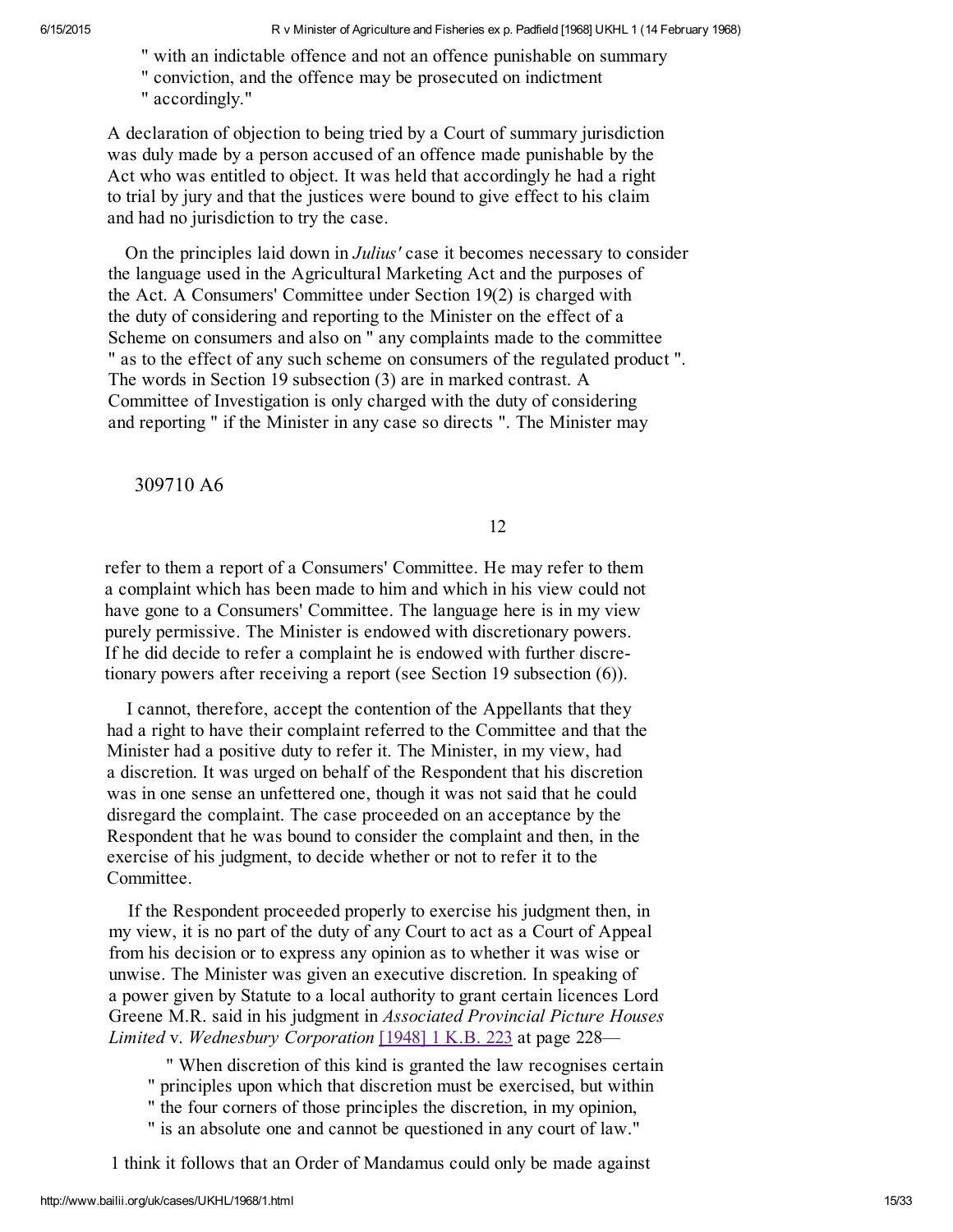the Minister if it is shown that in some way he acted unlawfully. A court could make an Order if it were shown  $(a)$  that the Minister failed or refused to apply his mind to or to consider the question whether to refer a complaint or (b) that he misinterpreted the law or proceeded on an erroneous view of the law or  $(c)$  that he based his decision on some wholly extraneous consideration or (d) that he failed to have regard to matters which he should have taken into account. I propose to consider whether any one of these is established. The Order that was made by the Divisional Court commanded the Respondent " to consider the said complaint of the Appli " cants according to law and upon relevant consideration to the exclusion " of irrelevant considerations ".

As to (a) it cannot be asserted that the Respondent failed to consider the Appellants' complaint. In his affirmation the Respondent states that he considered the complaint and all the matters put before him by the Appellants. He states that he came to his decision for the reasons indicated in the letters of the 23rd March and 3rd May 1965, namely that he " considered that the issue raised by the applicants' complaint was one " which in all the circumstances should be dealt with by the Board rather " than the Committee of Investigation ".

As to  $(b)$  I do not consider that the Respondent is shown to have misinterpreted the law unless it could be said that any of the considerations recorded in the letters from the Ministry were so inadmissible as to involve that the Respondent took a wrong view of the law or misdirected himself in law. I turn therefore to consider the letters. They formed the foundation for the submission that on the basis of  $(c)$  and  $(d)$  above the Order of the Divisional Court was appropriately made.

As the Respondent states in his Affirmation that he came to his decision for the reasons indicated in the two letters it is primarily those letters that are to be studied. As, however, he states that in deciding as to the application he had read a letter dated the 1st May 1964 written by a Ministry representative and as he has not stated that he excluded from his mind

13

the considerations therein recorded I think that it is a reasonable inference that they had, or may have had, some influence. It is fair, I think, to regard all three letters as revealing what was in the mind of the Respondent. His decision was that the complaint was not one that in his view was suitable for investigation by means of the particular procedure of a reference to the Committee of Investigation. That decision was essentially a policy decision. It concerned a situation that was known and understood in the industry. The main facts in regard to it were known. The differential, or the range between producers' net prices, stands at 1.19 pence per gallon. It has stood at that figure for some years. It was a figure that was first fixed during the War. That fact was known to all concerned. So also must it have been known to all concerned that if true marketing costs were taken "fully" into account the range would be much higher. The question must therefore have been a perennial one as to whether the differential should be varied. If it were, then producers in some regions would get more and producers in other regions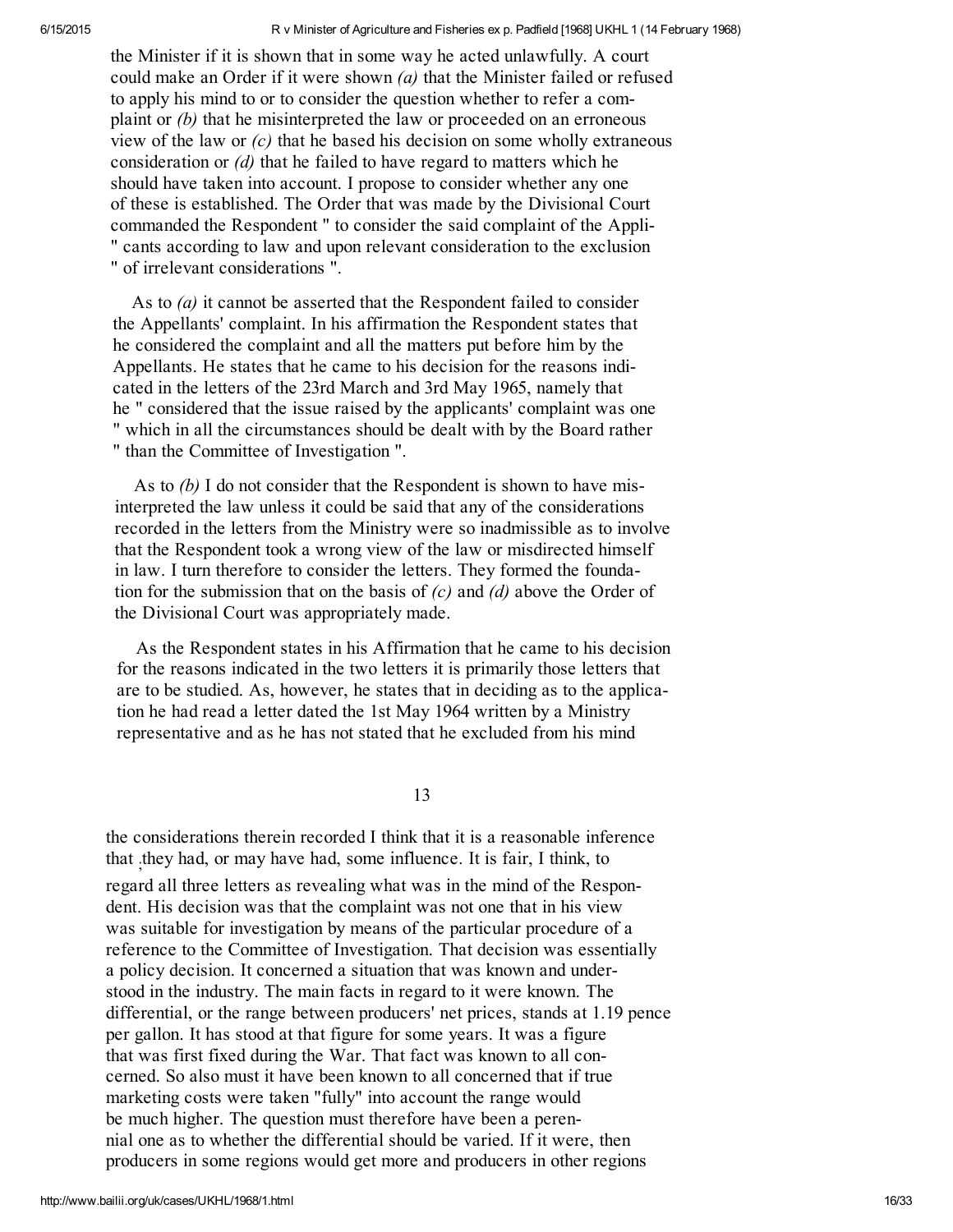would get less. A constant major policy problem must have been whether it is desirable to encourage production in those regions where, if there were no Scheme, producers would not fare very well. So also it must have been widely known that two Committees had made suggestions relating to this long-standing problem. One of them (the Cutforth Committee) had reported as far back as 1936. Another (the Davis Committee) had in 1963 suggested that the country should be divided into five price zones each with a different differential and that the total range of the prices at the farm gate should be the figure of 2.4 pence per gallon instead of the figure of 1.19 pence per gallon. But all these facts and considerations must have been well known.

I know of no reason to assume or to suggest that the members of the Board in the discharge of their duties have acted irresponsibly. Because a policy decision under a national Scheme results in a measure of advantage to some and a measure of disadvantage to others it does not follow that the members of the Board have been guided, not by considerations of the national interest or of the general interest of their industry but solely by considerations as to how the pockets of their colleagues would be affected.

At any time during the sequence of the past years it would have been open to a Minister, had he considered it desirable and politic, to take the initiative under Section 20 subsection (2) of the Act and to give directions to the Board concerning prices. It was at all time a question of policy for successive Ministers, whether or not they should take such action. For any decision or for any inaction a Minister would be answerable in Parliament.

It was against all this background that the Respondent had to consider the Appellants' request in the early part of 1965. In agreement with Diplock and Russell L.JJ. I do not consider that it has been shown that he failed to exercise his discretion: nor has it been shown that he was guided by irrelevant considerations or that he failed to consider relevant matters. A study of the letters leads me to the view that the Respondent considered it desirable that the milk industry should, in accordance with its own Scheme, be self-governing and that it would not be good policy for him to over-rule decisions of the Milk Marketing Board which fixed the price to be paid in a particular region or to particular persons. I do not find in the letters any statement that the Respondent considered that he had no power to refer the Appellants' complaint to the Committee: nor any statement that the Respondent considered that he was compelled to leave price fixing to the Milk Marketing Board. Rightly or wrongly he considered it best to do so.

As a result of the meticulous scrutiny to which the three letters have been subjected the Appellants contend that irrelevant or inadmissible considerations were taken into account by the Respondent.

14

1. Criticism is made of the passage in the letter of the 23rd March to the effect that the complaint of the Appellants was " one that raises wide issues

" going beyond the immediate concern of your clients which is presumably

" the prices they themselves receive ". In the following sentence it is pointed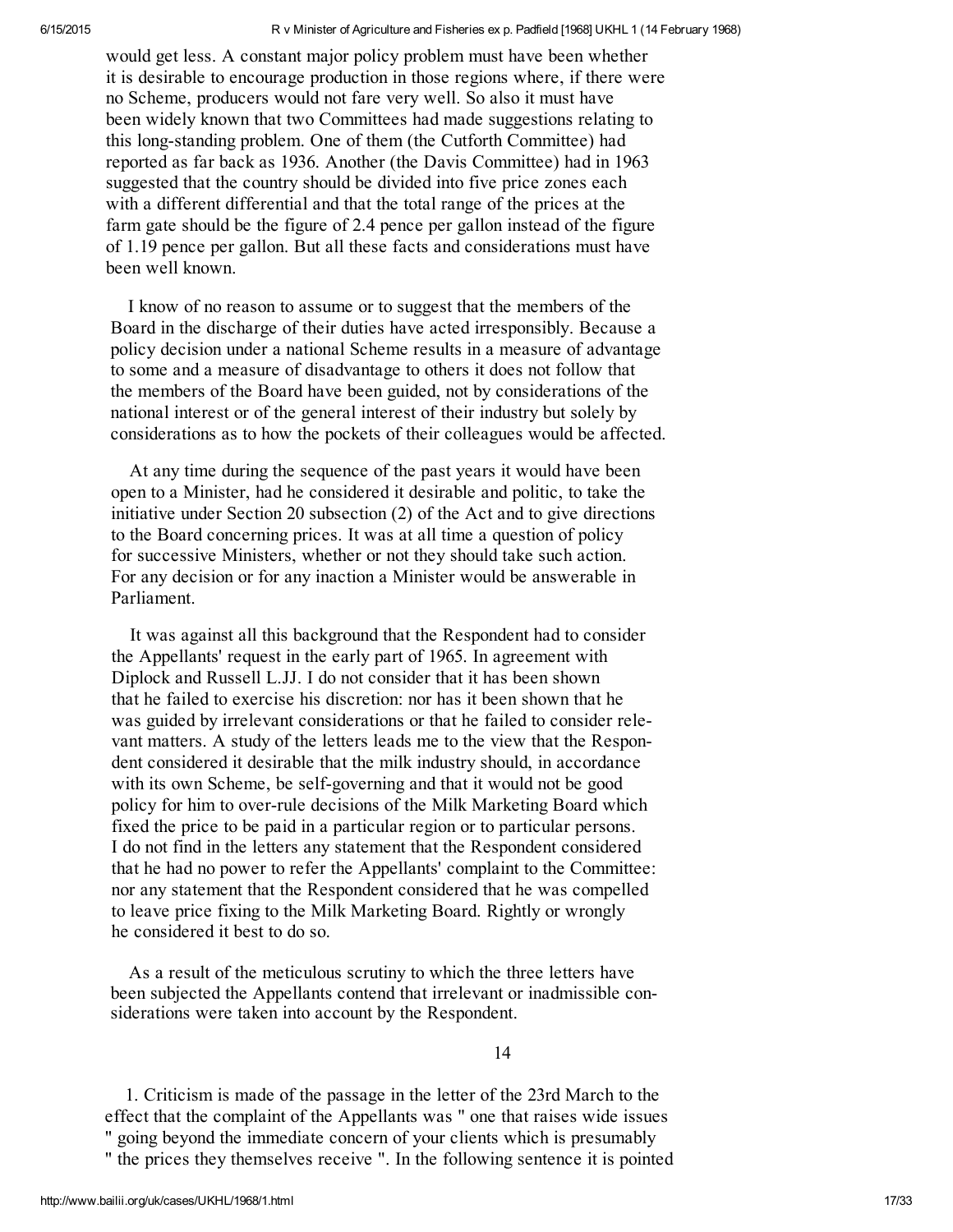out that the complaint would also affect the interests of other regions and involve the regional price structure as a whole. I do not read that passage as involving that the complaint ought not to go to the Committee merely because it raised wide issues. What I think was being pointed out was that the Appellants' complaint would necessarily involve a complete review of the prices in all the regions as fixed by the Board. I see no reason to think that the Respondent was unaware of his powers as, for example, under Section 20 subsection (2). What I think is revealed is that the Respondent as a matter of policy considered it undesirable or inappropriate for him to over-rule the Board in regard to price fixation. This is shown by the letter of the 1st May 1964 where it is said—

" It is by no means clear that the Minister could make an Order " pertaining to the price of milk in the southeast without determining " at least one of the major factors governing prices in the other regions, " and he would therefore be assuming an inappropriate degree of " responsibility for determining the structure of regional prices through " out England and Wales ".

- 2. Criticism is made of the passage in which it is said that the Minister considered that the issue was of a kind which properly fell to be resolved within the framework of the Scheme. It is said that he was mistaking his powers and was being unmindful of the courses of action open to him either under Section 20 subsection (2) or after a report from a Committee under Section 19 subsection  $(6)(c)$ . I see no reason to deduce that the Respondent was oblivious of his powers : nor that he was not appreciating that under the machinery of the Scheme a majority vote could result in disadvantages for some districts. If the Respondent nevertheless decided that the self-governing machinery should operate, his decision could be attacked as being impolitic, but I do not think it could be attacked as being made on inadmissible considerations.
- 3. Criticism is further made of the sentence in the letter of the 1st May 1964 which reads—

" In considering how to exercise his discretion the Minister would, " amongst other things, address his mind to the possibility that if a " complaint were so referred and the Committee were to uphold it, he " in turn would be expected to make a statutory order to give effect " to the Committee's recommendations."

This sentence may be obscure and imprecise but I doubt whether we ought to put the most unfavourable construction upon it. If there was a reference to the Committee and if the Committee reported that some act of the Board was contrary to the interests of consumers or " of any persons affected by " the Scheme " and was not in the public interest, then the Minister would himself have a discretion as to whether or not to take any course of action designated in subsection (6) of Section 19.

There may be cases where from a knowledge of the problem and all its aspects and because of his own firm view as to what course the public interest demands, a Minister could see that a reference could lead to no useful result. A Minister might conclude that whatever report a Committee might make a reference to them would only produce needless confusion and disappointment and would not prompt him to follow a course of action that he considered undesirable. Though the 1964 letter is not very explicit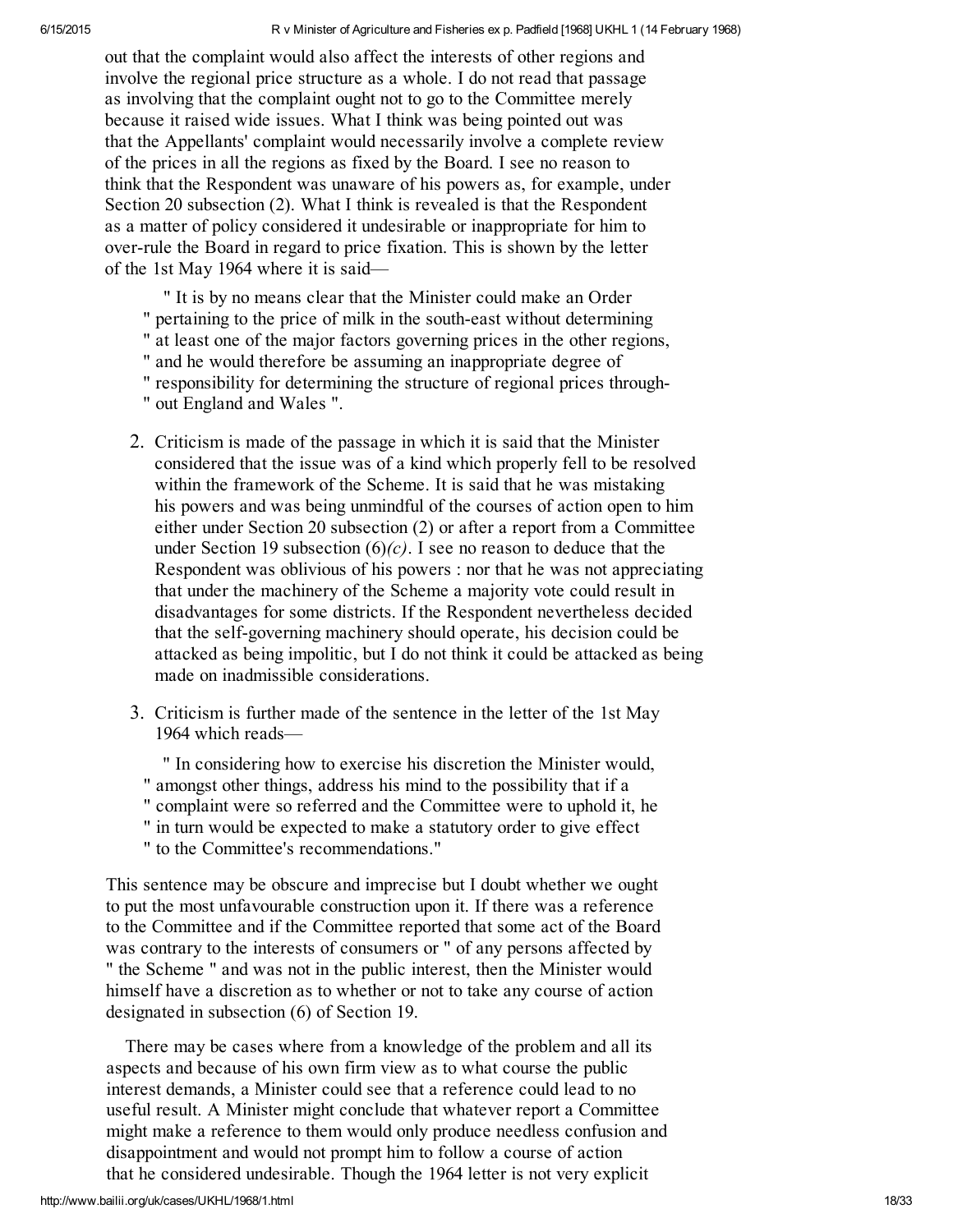it is for the Appellants to show that the Respondent was guided by irrelevant considerations. In agreement with Diplock and Russell L.JJ. I consider that the Appellants have failed to show this.

For the reasons which I have set out I would dismiss the Appeal.

15

## Lord Hodson

## MY LORDS,

The Appellants say in the first place that this is a case which satisfies the test, propounded in Julius v. The Lord Bishop of Oxford 5 App. Cas. 214, drawing the distinction between a power coupled with a duty and a complete discretion. In the former case enabling words are said to be compulsory when they are words to effectuate a legal right.

It is argued that the Minister is subject to mandamus here for he is given a power to be exercised in favour of persons who are defined and accordingly are given a right to have their claim submitted to a Committee of Investigation under the provisions of Section 19 of the Agricultural Marketing Act 1958. This argument was abandoned before the Divisional Court, not put forward in the Court of Appeal but was resurrected before your Lordships by way of Supplemental Case. Section 19(3), so far as material, reads: " A committee of investigation shall—

 $"$  . . . .

 $''$  (b) be charged with the duty, if the Minister in any case so directs, " of considering and reporting to the Minister on, any report made " by a consumers' committee and any complaint made to the Minister " as to the operation of any scheme which, in the opinion of the Minister, " could not be considered by a consumers' committee under the last " foregoing section."

Schemes for regulating the marketing of agricultural products were introduced by the Agricultural Marketing Act 1931 and are compulsory in their operation upon consumers, who are protected as to price and supply, upon distributors and upon producers who get the advantage of having no milk left on their hands unsold.

The discretion must be exercised by the Minister in accordance with the intention of the Act but there is nothing in the language used in the subsection introduced by the words " If the Minister in any case so directs " nor in the context of the Act and earlier legislation to support the view that an absolute right to an enquiry is given to an aggrieved person. The argument of the Appellants is undermined, in my opinion, by their consession that trivial, frivolous or vexatious complaints can be shut out as, for example, where a complaint has been recently dealt with in a parallel case. True that the scheme is of a compulsory nature and section 19 is designed for te redress of grievances but this is not to exclude the Minister's discretion to reject a complaint if he exercises his discretion according to law. The succeeding section, section 20 of the Act, indicates the position of the Minister as responsible for giving directions to a Board as to its acts or omissions as he considers necessary or expedient in the public interest and his directions have to be complied with so far as the Board is not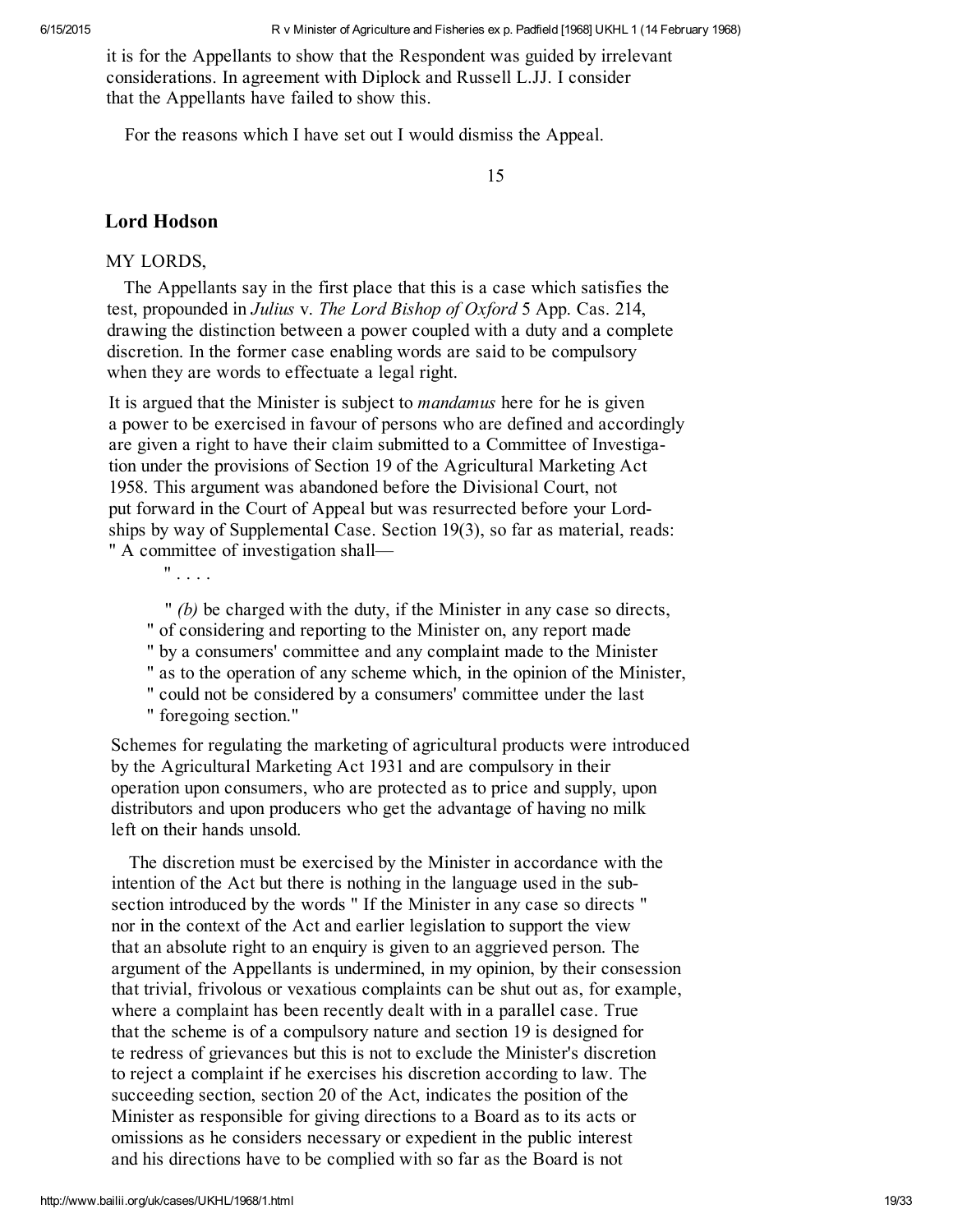required to do anything which it has no power to do.

If the Minister has a complete discretion under the Act, as in my opinion be has, the only question remaining is whether he has exercised it lawfully.

It is upon this issue that much difference of judicial opinion has emerged although there is no divergence of opinion as to the relevant law. As the Master of the Rolls. Lord Denning, said, citing Lord Greene M.R. in the case of Associated Provincial Picture Houses Ltd. v. Wednesbury Corporation [\[1948\]](http://www.bailii.org/ew/cases/EWCA/Civ/1947/1.html) 1 K.B. 223:

"A person entrusted with a discretion must, so to speak, direct

- " himself properly in law. He must call his own attention to the
- " matters which he is bound to consider. He must exclude from his
- " consideration matters which are irrelevant to what he has to consider."

In another part of this judgment at page 228 Lord Greene drew attention to that which I have mentioned above, namely, the necessity to have regard to matters which the statute conferring the discretion shows that the

16

authority exercising the discretion ought to have regard. The authority must not, as it has been said, allow itself to be influenced by something extraneous and extra-judicial which ought not to have affected its decision.

I come now to the facts of the present case. In 1933 the Milk Marketing Scheme (amended in 1955) came into operation. The members of the Board consist of 12 regional members elected for the several regions by the registered producers and three special members elected by all registered producers and not less than two and not more than three persons appointed by the Minister (see Part II of the Scheme, paragraph 9) Questions arising at a meeting of Board are decided by a majority of the votes of the members present (see Part II paragraph 24). The price of milk is fixed by the Board for milk delivered at the farm gate.

The South Eastern farmers being much nearer to the great population of London are paid what is called a differential to compensate them for the loss of the advantage they would otherwise have over most other districts in consequence of their proximity to a large market. The differential was fixed many years ago at 1.19d. per gallon and the South Eastern farmers have long complained that it is too low and sought without success to obtain redress of their grievance from the Board. They have been outvoted since, in the interests of their own pockets, so it is said, a majority of the other regions opposed them. This decision has been reached notwithstanding the recommendations of two committees set up at different times who have recognised the justice of their claim. On the Davis committee, set up in 1963, making its report without any benefit to the South Eastern farmers ensuing, and the Board having rejected their claim, the first named Appellant approached the Minister at the end of January 1964 asking what means the Ministry could suggest for investigating and remedying the grievance felt by his committee concerning the regional price of milk in the South East.

Correspondence ensued to which it will be necessary to refer and the decision of the Minister refusing to refer the complaint to the Investigating Committee was contained in a letter of 23rd March 1965. The letter reads, so far as material: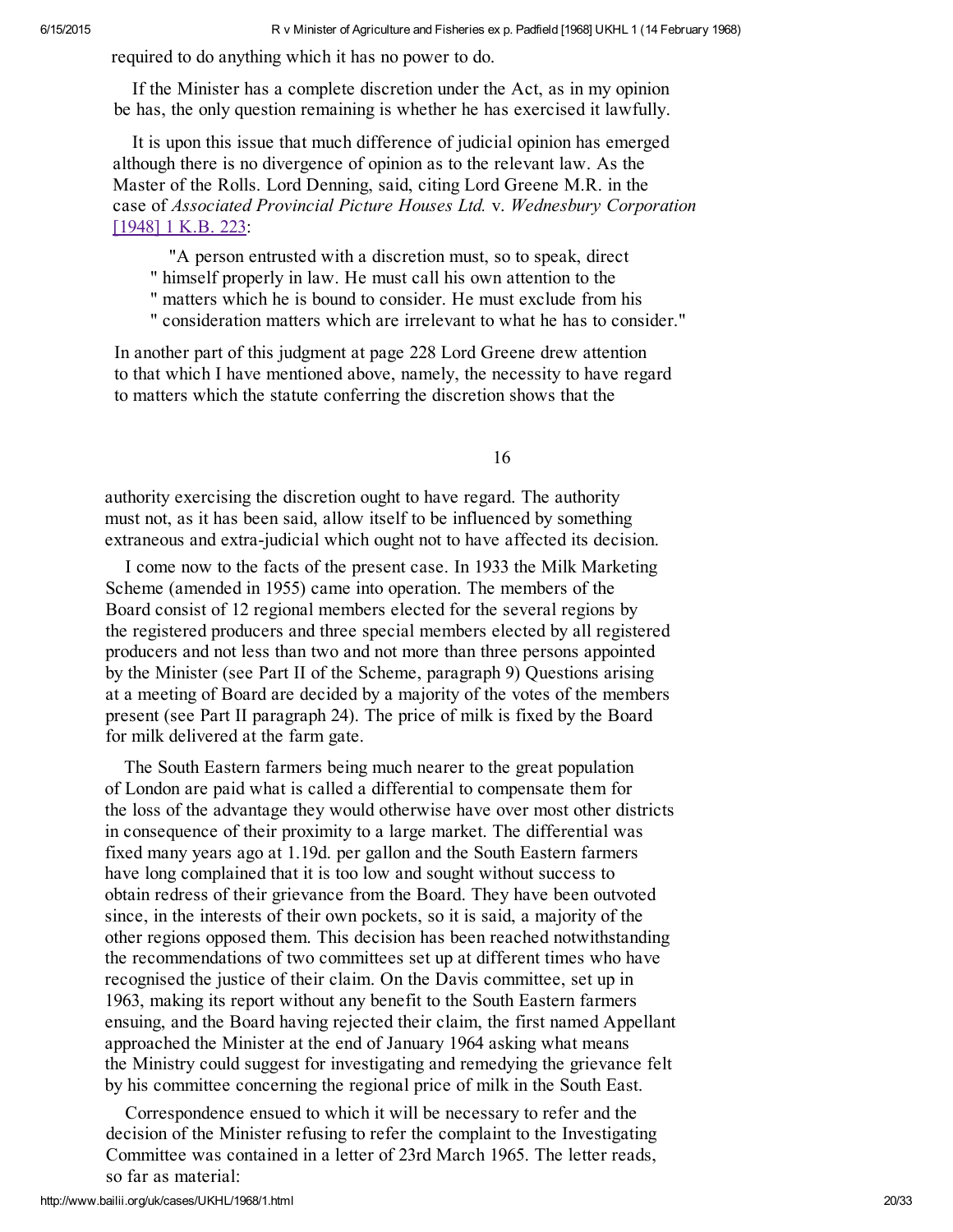- " The Minister's main duty in considering the complaint has been
- " to decide its suitability for investigation by means of a particular
- " procedure. He has come to the conclusion that it would not be suit
- " able. The complaint is of course one that raises wide issues going
- " beyond the immediate concern of your clients, which is presumably
- " the prices they themselves receive. It would also affect the interests
- " of other regions and involve the regional price structure as a whole.
- " In any event the Minister considers that the issue is of a kind
- " which properly falls to be resolved through the arrangements available
- " to producers and the Board within the framework of the Scheme
- " itself. Accordingly he has instructed me to inform you that he is
- " unable to accede to your clients' request that this complaint be
- " referred to the Committee of Investigation under section 19 of the
- " Act."

In response to a further letter from the Appellants' solicitors a letter dated 3rd May 1965 was received referring to the Minister's unfettered discretion and adding that in reaching his decision he had had in mind the normal democratic machinery of the Milk Marketing Scheme in which all registered producers participated and which governs the operations of the Board.

Upon the Appellants' solicitors enquiring whether it would be asserted that the letters of 1965 were the only matters present to the Minister's mind at the time of his decision, to the exclusion of the considerations set out in the letters which had passed in the year 1964, the Minister affirmed on 4th November 1965, he having been appointed on the 19th October 1964 (after the 1964 letters had passed):

" In considering the applicants' application I read among other " papers the letter signed by Mr. J. H. Kirk and dated the 1st May " 1964."

17

He continued :

" Before reaching my decision not to refer the applicants' complaint " to the Committee of Investigation I considered all the matters put

- " before me on behalf of the applicants in support of their application.
- " I came to my decision for the reasons indicated in the letters dated
- " 23rd March 1965 and 3rd May 1965 .... namely that I considered
- " that the issue raised by the applicants' complaint was one which in
- " all the circumstances should be dealt with by the Board rather than
- 

" the Committee of Investigation."

If the letter of the 1st May 1964 be looked at, and it was not disowned by the Minister in his affirmation or at all, it throws further light on the refusal of the Minister to exercise his discretion by referring the complaint to the Investigating Committee. This letter contains the following:

" In considering how to exercise his discretion the Minister would, " amongst other things, address his mind to the possibility that if a

- " complaint were so referred and the Committee were to uphold it, he
- " in turn would be expected to make a Statutory Order to give effect
- " to the Committee's recommendations.

" It is this consideration, rather than the formal eligibility of the

- " complaint as a subject for investigation, that the Minister would have
- " in mind in determining whether your particular complaint is a suitable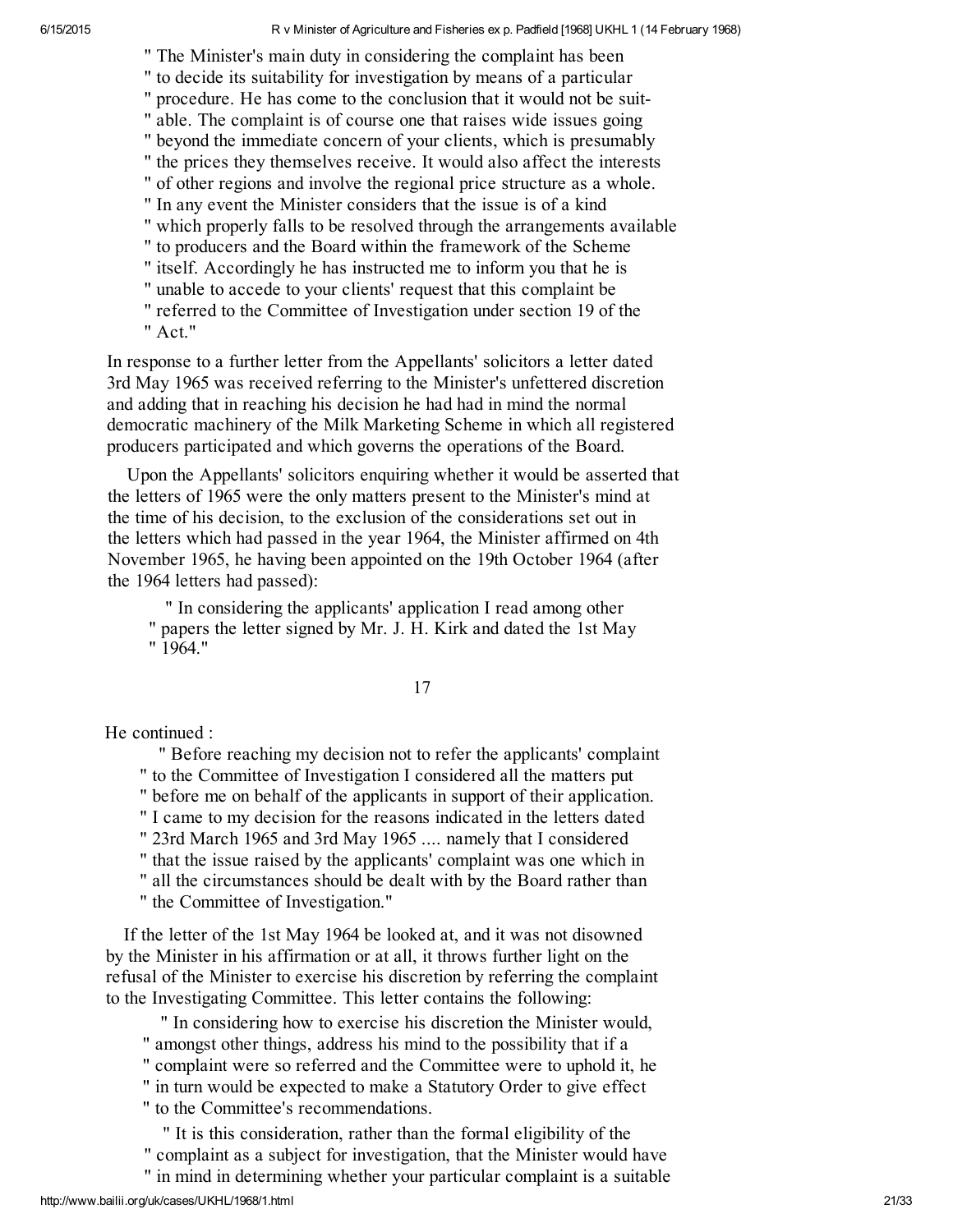- " one for reference to the Committee. We were unable to hold out any
- " prospect that the Minister would be prepared to regard it as suitable.
- " The reasons which led us to this conclusion were explained to you as " follows:
	- " (a) The guarantee given to milk producers under the Agriculture
	- " Acts is a guarantee given to the Board on behalf of all producers.
	- " The Minister owes no duty to producers in any particular region,
	- " and this is a principle that would be seriously called into question
	- " by the making of an Order concerned with a regional price ;
	- " (b) Such action would also bring into question the status of the
	- " Milk Marketing Scheme as an instrument for the self-government of
	- " the industry and such doubt would also, by extension, affect the
	- " other Marketing Schemes as well; and
	- "  $(c)$  It is by no means clear that the Minister could make an Order
	- " pertaining to the price of milk in the southeast without determining
	- " at least one of the major factors governing prices in the other
	- " regions, and he would therefore be assuming an inappropriate degree
	- " of responsibility for determining the structure of regional prices
	- " throughout England and Wales.
- " I wish to point out that the statement of these reasons is not intended " to imply an assessment of the merits of your complaint considered as " an issue of equity among regions."

The reasons disclosed are not, in my opinion, good reasons for refusing to refer the complaint seeing that they leave out of account altogether the merits of the complaint itself. The complaint is, as the Lord Chief Justice pointed out, made by persons affected by the Scheme and is not one for the consumer committee as opposed to the Committee of Investigation and it was eligible for reference to the latter. It has never been suggested that the complaint was not a genuine one. It is no objection to the exercise of the discretion to refer that wide issues will be raised and the interests of other regions and the regional price structure as a whole would be affected. It is likely that the removal of a grievance will in any even have a wide effect and the Minister cannot lawfully say in advance that he will not refer the matter to the Committee to ascertain the facts because, as he says in effect, although not in so many words, " I would not regard it as right to "give effect to the report if it were favourable to the Appellants."

It has been suggested that the reasons given by the Minister need not and should not be examined closely for he need give no reason at all in the exercise of his discretion. True it is that the Minister is not bound to give

#### 18

his reasons for refusing to exercise his discretion in a particular manner, but when, as here, the circumstances indicate genuine complaint for which the appropriate remedy is provided, if the Minister in the case in question so directs, he would not escape from the possibility of control by *mandamus* through adopting a negative attitude without explanation. As the guardian of the public interest he has a duty to protect the interests of those who claim to have been treated contrary to the public interest.

http://www.bailii.org/uk/cases/UKHL/1968/1.html 22/33 I would allow the appeal accordingly and remit the matter to the Queen's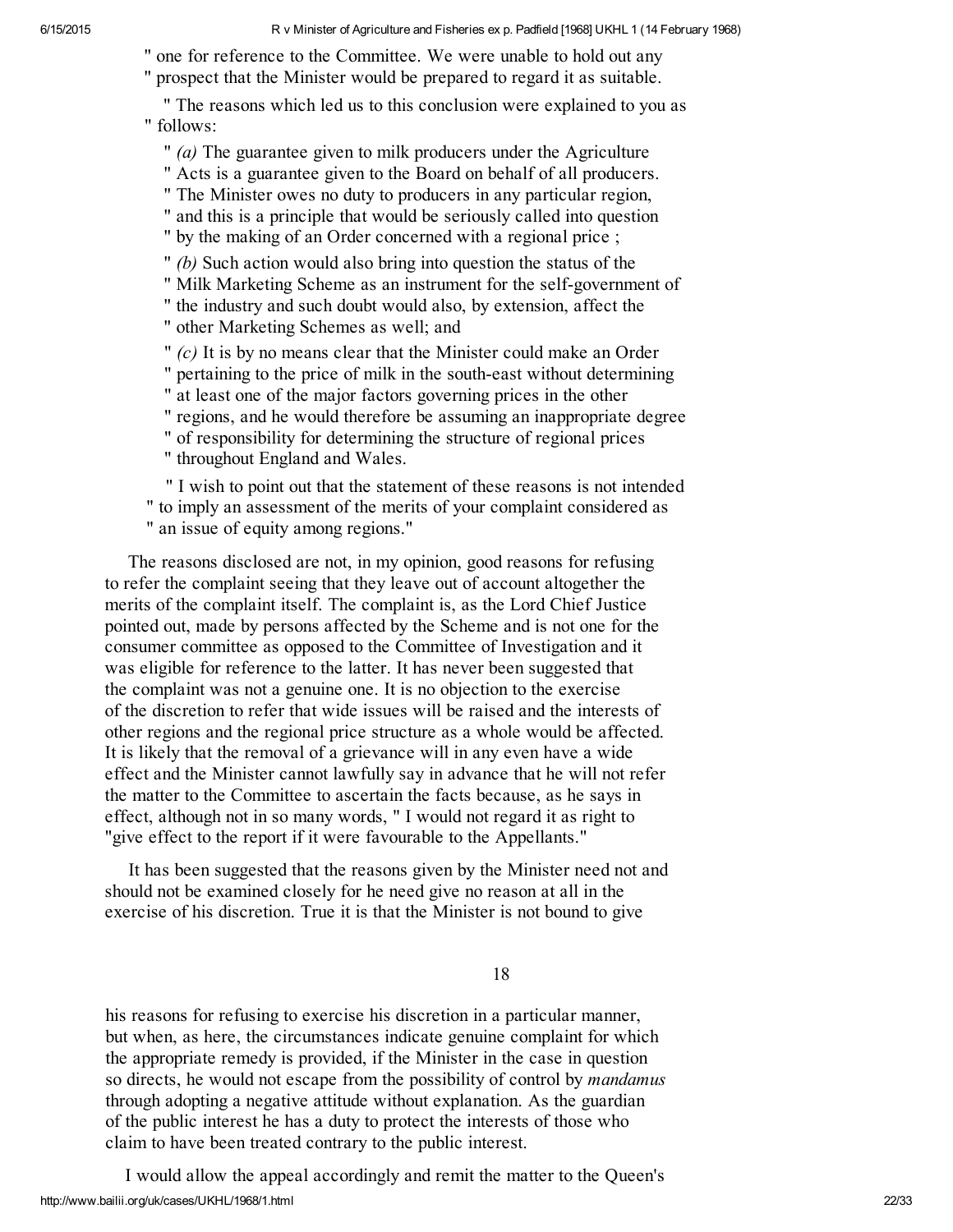Bench Division so as to require the Minister to consider the complaint of the Appellants according to law. I agree with the order for costs proposed by my noble and learned friend Lord Reid.

### Lord Pearce

#### MY LORDS,

Prima facie the Appellants have a complaint of substance. They are " persons affected by the scheme ". The " act or omission of the Board " in not paying them a higher price differential is " contrary to their interests ". And apparently reasonable *prima facie* arguments have been advanced to show that this " is not in the public interest". The Appellants' complaint is therefore prima facie suitable to be considered by the Committee of Investigation.

The outline of their complaint is simple. They farm in the more populous South East Region. In a more populous region milk is more valuable. The consumer is near at hand. The cost of transport is less. And milk which is drunk fetches higher prices than that which is used for manufacture. As against this the overheads of production are, generally speaking, somewhat higher than in some more rural regions. For instance, the land in the more populous region is almost inevitably more expensive. It seems to follow that if the producer of milk in a populous region is paid precisely the same price as the producer in a sparsely populated rural region, the former is not being fairly treated. Some acknowledgment of this fact is made in a differential of 1.19 pence per gallon which was, we are told, fixed by the Minister during the war. Of this figure .71 of a penny related to the cost of transport. With rising prices the present differential cost in respect of transport has risen to over 3d. No acknowledgment of this increase in cost has ever been made in the price paid to the farmers in the South East Region. Yet, unless the figure fixed by the Minister in the war was too large, which has not been suggested, it would seem that in view of increased costs it must now be too small. Prima facie this would seem unfair. Two committees, one in 1956 and one in 1963 have, on investigation, lent weight to the Appellants' contention. But the gain of the South East would mean some loss in some regions elsewhere. The South East Region is in a minority on the Board. They have been unable, in spite of fifteen attempts, to persuade the majority to do anything about it. The Appellants contend that the present situation is not only unfair to them but also it is not in the public interest. They argue, for instance, that the present situation discourages the production of milk in the region where it is most valuable. Against this, of course, may be set the benefit of encouraging milk production in more sparsely populated regions. Any final conclusion on this matter obviously needs close consideration of all its relevant detail. One may sum it up superficially by saying that there is *prima facie* a complaint of some substance, that it has had support from two committees, and that there seems little likelihood of the majority of the Board doing anything to remedy it.

This is not a criticism of the majority. Most of them are elected to represent their own regions. One can hardly expect them to vote in favour of something that will injure their own regions. Nor would it be very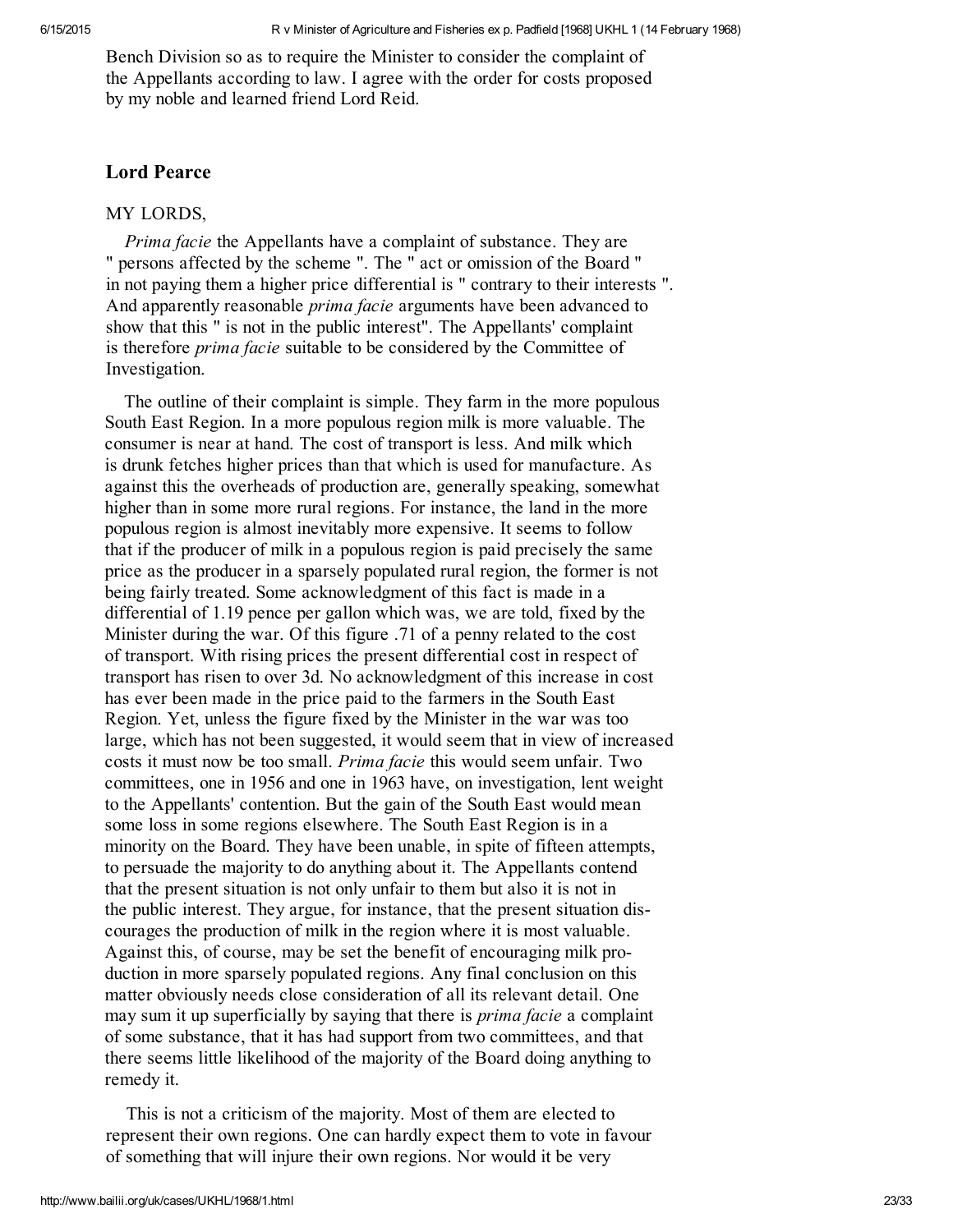conducive to the success of the scheme if a region felt that its representative was pursuing altruistic policies in favour of other regions at the expense

19

of those whom he is elected to represent. If justice to a minority is to be imposed at the expense of a majority, it is probably more convenient that it should be imposed aliunde.

This fact was in my opinion recognised by Parliament. It was obvious that the scheme and the Act created a monopoly and imposed severe restrictions on individuals' liberty of action. With the aim of general betterment Parliament was interfering with the individual farmer's method of earning a livelihood and subjecting him to the mercies of the majority rule of the Board. But (no doubt with these considerations in mind) Parliament deliberately imposed certain safeguards. Two independent committees must be appointed (section 19). First there is the "Consumers' committee" to deal with consumers' complaints. The findings of this committee do not however produce any effective result, unless and until they have been considered by the more important Committee of Investigation. That committee is " charged with the duty, if the Minister in any case so " directs, of considering and reporting to the Minister on, any report made " by a consumers' committee and any complaint made to the Minister as " to the operation of any scheme which, in the opinion of the Minister, " could not be considered by a consumers' committee ". The Minister is bound to publish that report. " If a committee of investigation report to " the Minister that any provision of a scheme or any act or omission of a " Board is contrary to the interests of consumers of the regulated product, " or is contrary to the interests of any persons affected by the scheme and " is not in the public interest, the Minister, if he thinks fit so to do after " considering the report may " either amend the scheme so as to rectify the matter, or revoke the whole scheme, or direct the Board to take steps to rectify the matter (after hearing any representations from the Board). By section 20 the Minister has a right of his own motion, independently of the investigation committee, to impose his will on the Board. But in that case the Board can ask to have the matter heard by the committee of investigation, and if the committee's report is in the Board's favour the Minister cannot impose his will on them.

Thus the independent committee of investigation was a corner stone in the structure of the Act. It was a deliberate safeguard against injustices that might arise from the operation of the scheme. There is provision for arbitration between individual producers and the Board. But this is clearly not intended to deal with a case such as the present; and the Board has rightly refused arbitration on this matter.

The Appellants have therefore no avenue for their complaint except through section 19. And that section makes access to the committee of investigation dependent on a direction of the Minister to the committee of investigation. There is no provision as to what are the duties of a Minister in this respect. Has he a duty to further complaints of substance which have no other outlet? Or can he refuse them any outlet at all if he so chooses? Need he have any valid reason for doing so? Or if he refuses without any apparent justification, is he exempt from any interference by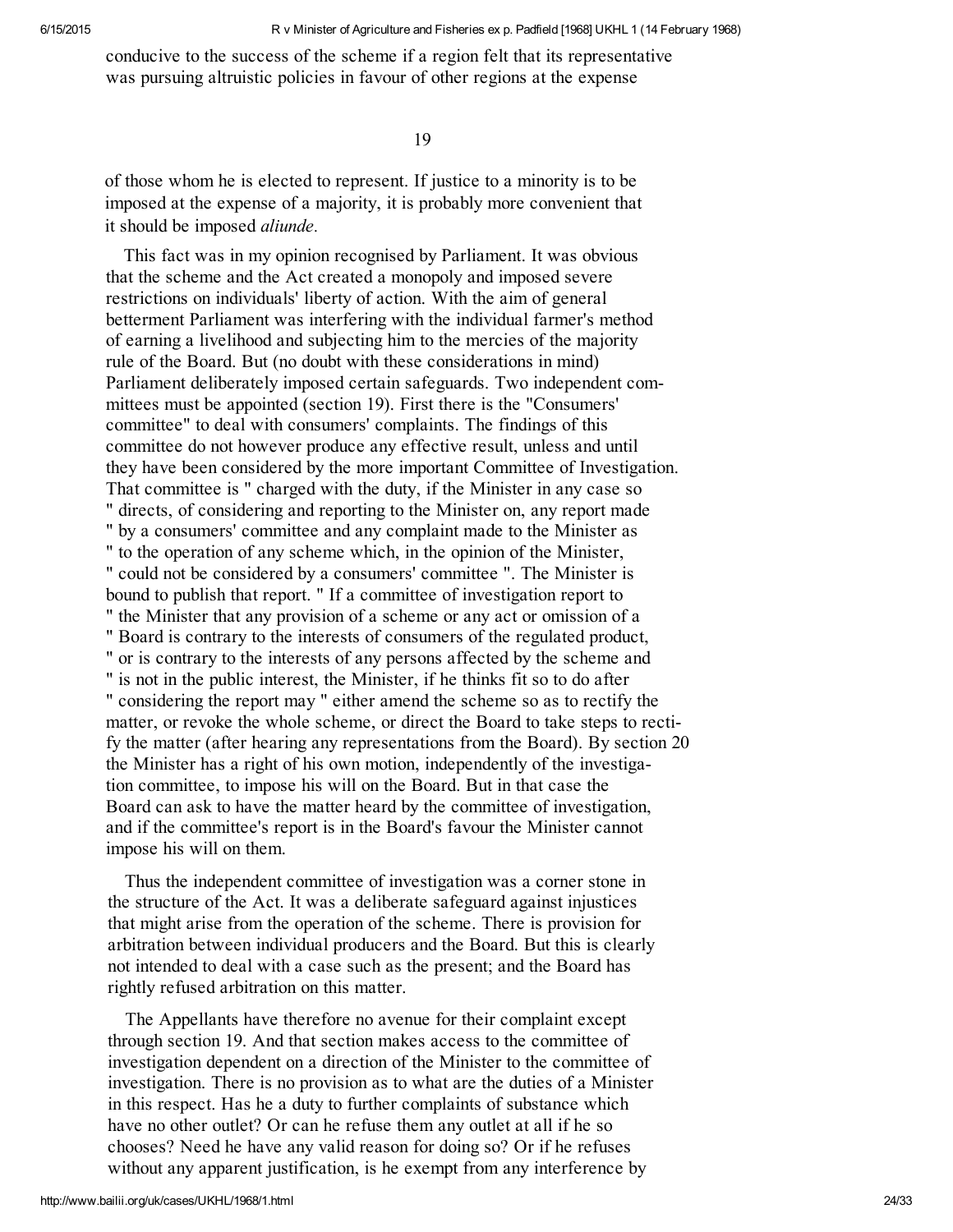the Courts provided that he either gives no reasons which are demonstrably bad or gives no reasons at all? No express answer to these questions is given in the Act. The intention of Parliament, therefore, must be implied from its provisions and its structure.

Both sides placed some reliance on the case of Julius v. Lord Bishop of Oxford 5 App. Cas. 214. This dealt with a somewhat analogous problem under an Act which said "it shall be lawful" for the bishop to issue a commission. It was held that the words gave the bishop a complete discretion to issue or decline to issue a commission. That decision rested on the construction of the particular Act and it made clear that in the context of an Act is to be found the answer to the question how a power given by it is to be exercised. Lord Cairns L.C. said at page 225:

" The cases to which I have referred appear to decide nothing more " than this: that where a power is deposited with a public officer for

20

" the purpose of being used for the benefit of persons who are sped

" fically pointed out, and with regard to whom a definition is supplied

" by the Legislature of the conditions upon which they are entitled

" to call for its exercise, that power ought to be exercised, and the

" Court will require it to be exercised."

At page 229 Lord Penzance said:

" The words ' it shall be lawful' are distinctly words of permission " only. They are enabling and empowering words. They confer a " legislative right and power on the individual named to do a particular

" thing, and the true question is not whether they mean something

" different but whether, regard being had to the person so enabled—

" to the subject matter, to the general objects of the statute, and to

" the person or class of persons for whose benefit the power may be

" intended to have been conferred—they do, or do not, create a duty

" in the person on whom it is conferred, to exercise it."

And (at page 235) Lord Selborne said:

" The question whether a judge, or a public officer, to whom power

" is given by such words, is bound to use it upon any particular

" occasion, or in any particular manner, must be solved aliunde, and,

" in general, it is to be solved from the context, from the particular

" provisions, or from the general scope and objects, of the enactment

" conferring the power."

It is quite clear from the Act in question that the Minister is intended to have some duty in the matter. It is conceded that he must properly consider the complaint. He cannot throw it unread into the waste paper basket. He cannot simply say (albeit honestly) " I think that in general " the investigation of complaints has a disruptive effect on the scheme and " leads to more trouble than (on balance) it is worth; I shall therefore " never refer anything to the committee of investigation ". To allow him to do so would be to give him power to set aside for his period as Minister the obvious intention of Parliament, namely that an independent committee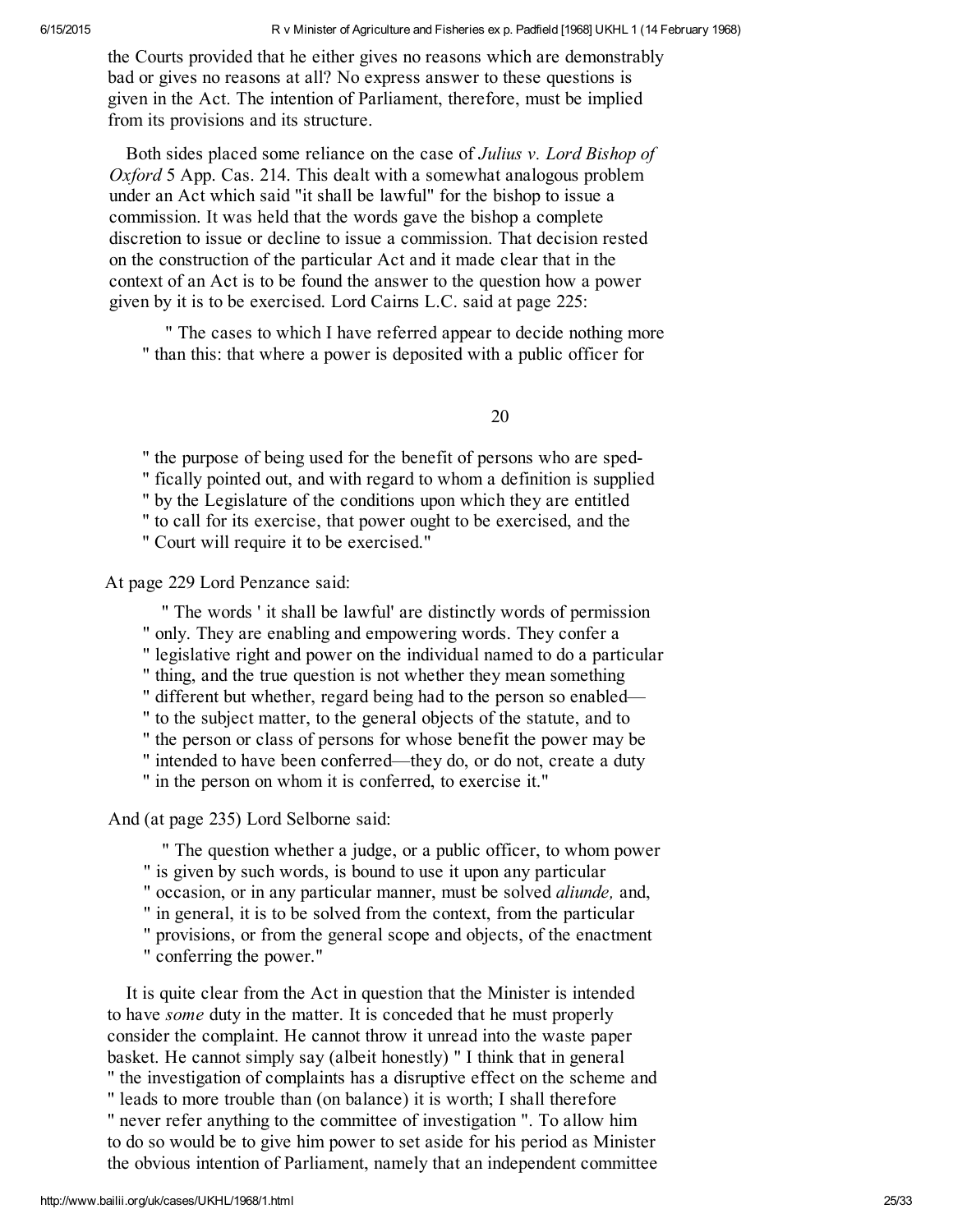set up for the purpose should investigate grievances and that their report should be available to Parliament. This was clearly never intended by the Act. Nor was it intended that he could silently thwart its intention by failing to carry out its purposes. I do not regard a Minister's failure or refusal to give any reasons as a sufficient exclusion of the Court's surveillance. If all the *prima facie* reasons seem to point in favour of his taking a certain course to carry out the intentions of Parliament in respect of a power which it has given him in that regard, and he gives no reason whatever for taking a contrary course, the Court may infer that he has no good reason and that he is not using the power given by Parliament to carry out its intentions. In the present case however the Minister has given reasons which show that he was not exercising his discretion in accordance with the intentions of the Act.

In the present case it is clear that Parliament attached considerable importance to the independent committee of investigation as a means to ensure that injustices were not caused by the operation of a compulsory scheme. It provided no other means by which an injustice could be ventilated. It was not content to leave the matter wholly in the power of a majority of the Board. Nor was it content that the removal of injustice should be left to the power of the Minister. It wished to have the published views of an independent committee of investigation (with wide power to explore the matter fully). It also wished that committee to consider and weigh the public interest—a fact that makes it clear that the question of public interest was not at that stage being left to the Minister. When the report is published then the Minister may and must make up his own mind on the subject. He has power to do what he thinks best and decide whether or not to implement the report. He is then answerable

21

only to Parliament, which will have the advantage of being able to understand the pros and cons of the matter from the published report of an independent committee. Until that is published nobody can effectively criticise his action, since nobody will have a balanced view of the strength of the grievance and its impact on the public interest.

It is clear, however, as a matter of common sense, that Parliament did not intend that frivolous or repetitive or insubstantial complaints or those which were more apt for arbitration should be examined by the committee of investigation. And no doubt the Minister was intended to use his discretion not to direct the committee to investigate those. It is argued that if he has a discretion to that extent, he must also have an unfettered discretion to suppress a complaint of substance involving the public interest which has no other outlet. I cannot see why this should be so. Parliament intended that certain substantial complaints (involving the public interest) under the compulsory scheme should be considered by the investigation committee. It was for the Minister to use his discretion to promote Parliament's intention. If the Court had doubt as to whether the Appellants' complaint was frivolous or repetitive, or not genuine, or not substantial, or unsuitable for investigation or more apt for arbitration, it would not interfere. But nothing which has been said in this case leads one to doubt that it is a complaint of some substance which should properly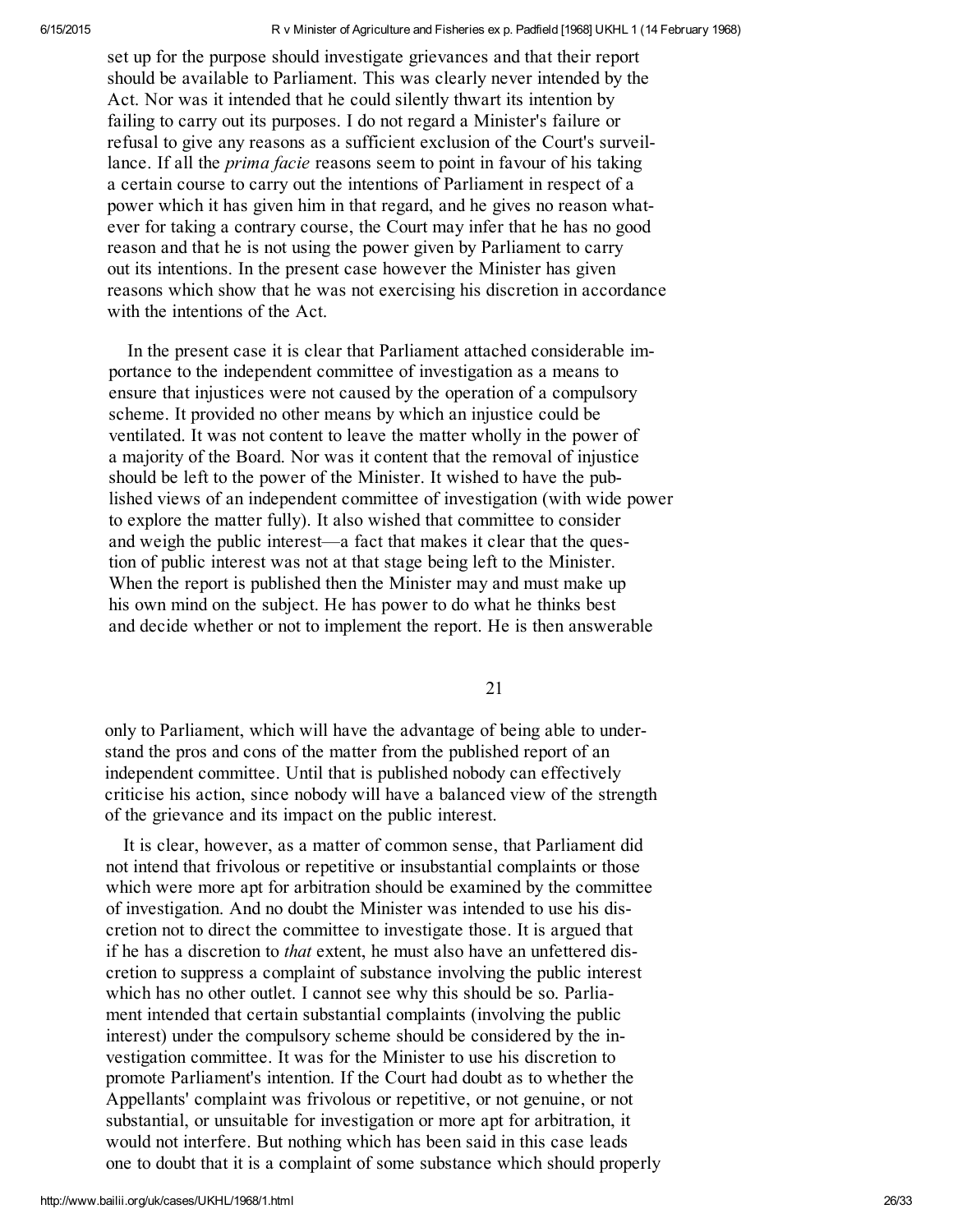be investigated by the independent committee with a view to pronouncing on the weight of the complaint and the public interest involved.

The fact that the complaint raises wide issues and affects other regions was not a good ground for denying it an investigation by the committee. It is a matter which makes it very suitable for the committee of investigation, with its duty to report on the public interest, and its capacity to hear representatives of all the regions.

Moreover the Minister was mistaken in thinking that " normal demo " cratic machinery of the Milk Marketing Scheme" was a ground for refusal to have the complaint investigated. It is alleged that the normal democratic machinery of the Board is acting contrary to the public interest. The investigation under section 19 and the Minister's powers under section 20 were intended to correct, where necessary, the normal democratic machinery of the scheme. Parliament had put into the hands of the Minister and those of the committee of investigation the power and duty where necessary to intervene. A general abdication of that power and duty would not be in accord with Parliament's intentions.

1 would allow the appeal.

#### Lord Upjohn

#### MY LORDS,

This appeal is of great importance to the milk producing industry and therefore to the country in general, for it is concerned with the refusal of the Respondent Minister to order an inquiry into the complaint of the Appellants representing the milk producing fanners of the South East Region.

In 1931 Parliament, in order to produce better conditions within the agricultural industry and more efficient and economical methods of production and distribution, enacted the Agricultural Marketing Act 1931 which provided for schemes to be prepared for the control of various sections of the industry. In 1933 pursuant to the provisions of the Act the Milk Marketing Scheme 1933 for England and Wales was prepared and approved by Parliament and is, subject to many subsequent amendments, still in force; I shall refer to it as the Scheme. Many other schemes relating to the control of other sections of the industry have been prepared and

#### 22

approved and the Act now controlling these schemes is the Agricultural Marketing Act 1958, an Act consolidating the Act of 1931 and later amending Acts. For all relevant purposes schemes have statutory force.

As was intended by Parliament the Scheme was prepared by the industry itself, a circumstance much relied upon in argument on behalf of the Minister ; but of course that does not mean that it received the unanimous approval of all milk producers ; that would be impossible to expect of any scheme. The Scheme provided for a Board to administer it consisting of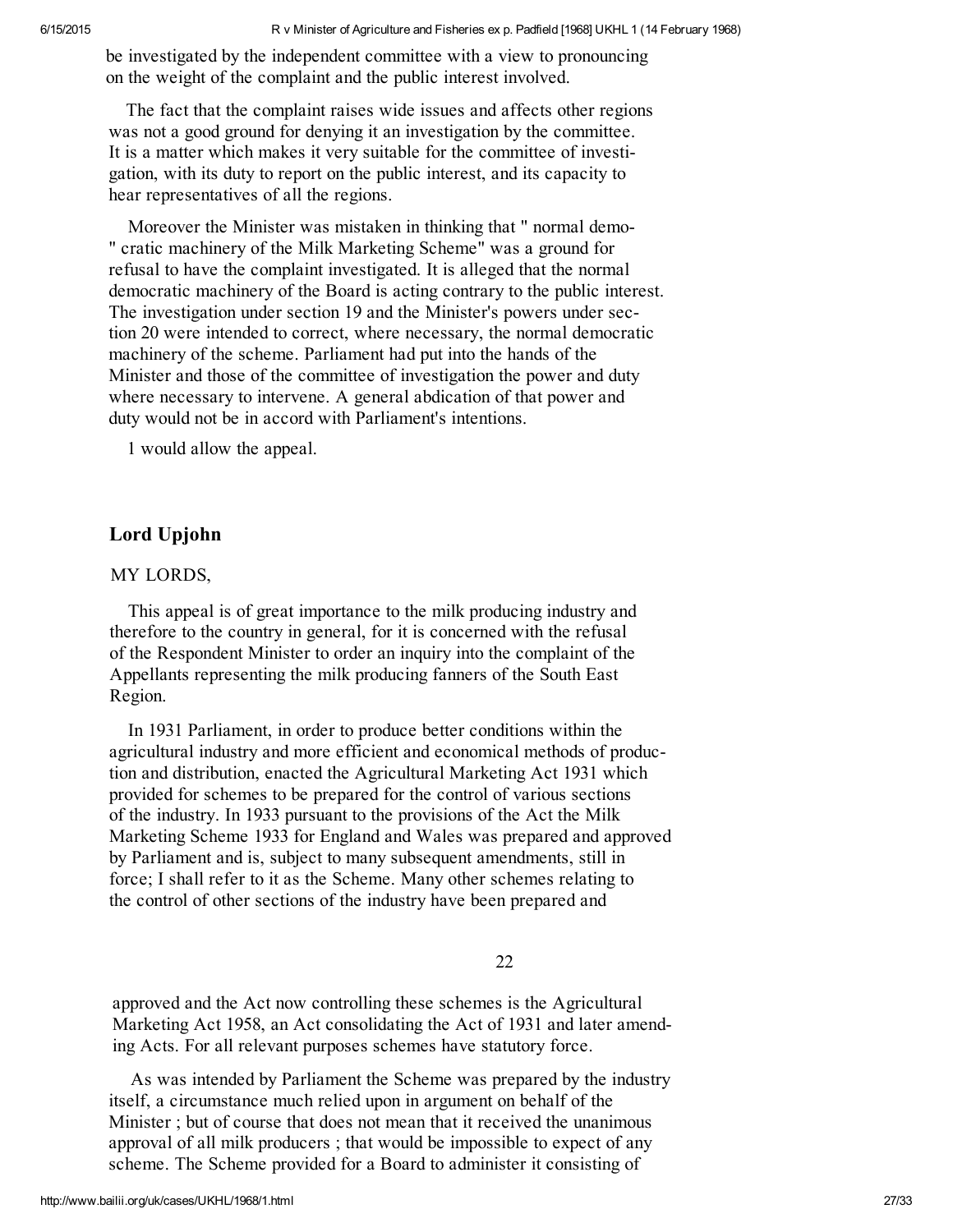members elected by the eleven Regions into which the country was for the purposes of the Scheme divided, one of them being the South East Region. It provided for the registration of producers of milk and in those days when compulsory powers were less familiar than to-day, went so far as to provide that no unregistered producer should sell any milk. Furthermore the Scheme empowered the Board (a power quickly exercised and still in force) to resolve that registered producers should sell only to the Board and then only at the price and upon the terms prescribed by the Board. No one doubts that these provisions were greatly to the advantage of the industry as a whole but a scheme which put the milk industry into such a straight jacket may produce anomalies and individual discontent. In my opinion it was with this *(inter alia)* in view and in the realisation that such matters should receive review at ministerial level that Parliament enacted the provision now to be found in section 19 of the 1958 Act.

That section provided that the Minister should appoint two committees, a consumers' committee and a committee of investigation. The former committee is bound to consider and report to the Minister upon any approved scheme and any complaints made to them as to the effect of the scheme on consumers, a matter with which this appeal is not concerned.

The committee of investigation is by section 19  $(3)(b)$ :

- " charged with the duty, if the Minister in any case so directs, of con
- " sidering, and reporting to the Minister on .... any complaint made
- " to the Minister as to the operation of any scheme which .....
- " could not be considered by a consumers' committee."

These committees are by the Act permanent committees and have been set up by the Minister to receive and deal with, from time to time, matters referred to them ; another indication that Parliament realised that schemes might require inquiry and review in operation as time went on and circumstances changed.

The South East region contend that for many years they have received too low a price for their products for the reasons I shall not discuss, for they are set out fully in the speech of my noble and learned friend Lord Reid. Further, it is perfectly clear upon the facts that this question, having been considered by two independent committees (with results on the whole favourable to the South East Region) and having been raised on no less than fifteen occasions at Board Meetings by the South East Regional representative since 1958, cannot be dismissed as frivolous, vexatious or trivial. In fairness to the Minister and his advisers let it be said that this has never been suggested.

At first sight therefore I should suppose that this was precisely the type of matter which Parliament had envisaged would be fit for investigation by the Committee of Investigation and report to the Minister, but the Minister has declined either to investigate the complaint himself, as of course he was perfectly entitled to do, or to refer it to the Committee of Investigation.

Section 19(3) as a matter of language confers a discretion upon the Minister as to whether any complaint made to him should be referred to the Committee of Investigation, the relevant words being "if the Minister " in any case so directs " plainly words of discretion and not of duty. But it was argued before your Lordships, perhaps more strenuously at the first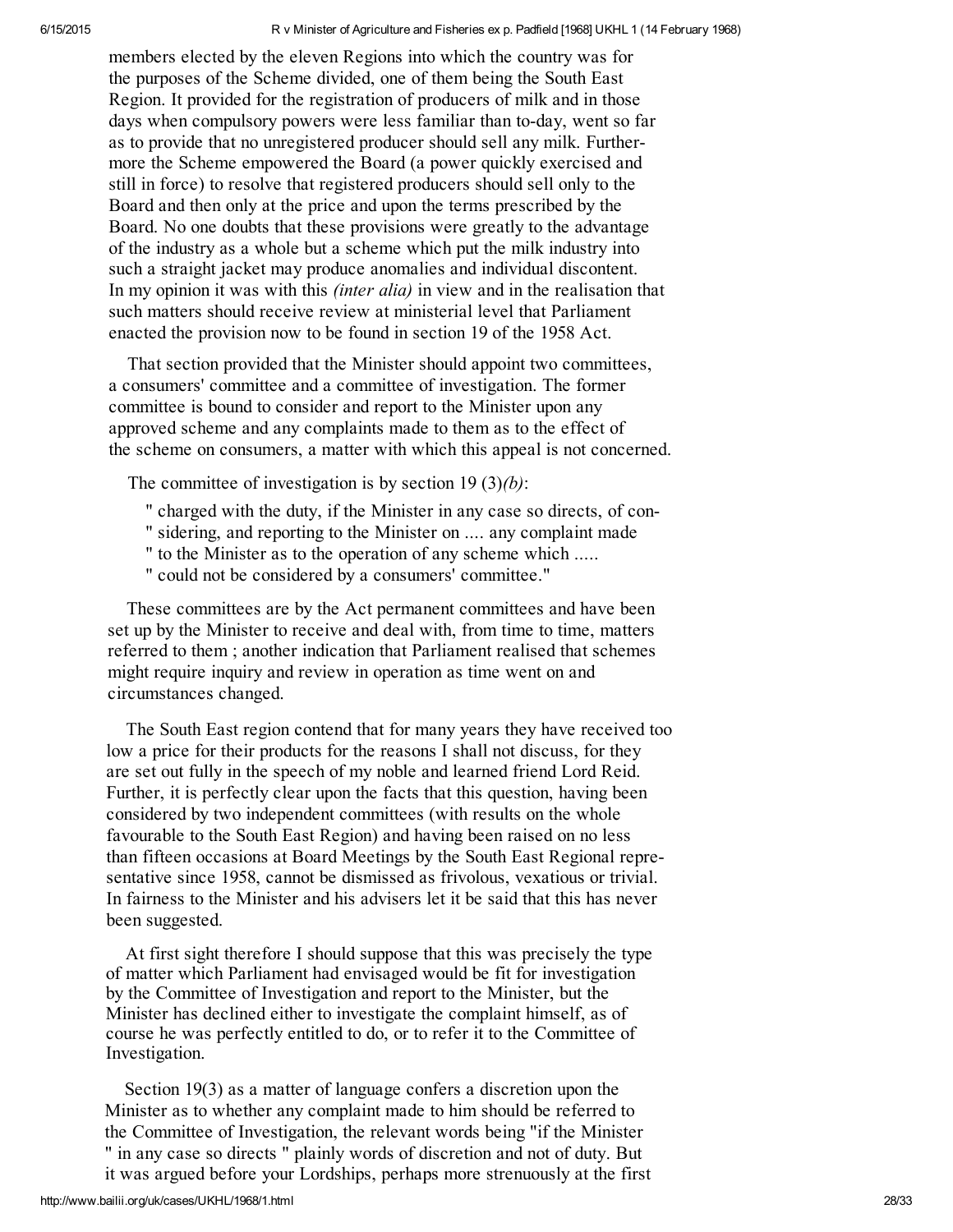23

hearing than at the second after Supplemental Cases had been delivered, that the case was governed by the principle established by the well known case of Julius v. Bishop of Oxford 5 App. Cas. 214 where it was held that words of permission such as " it shall be lawful" might in some cases in fact call for its exercise and create a duty upon the donee of the power or permission to exercise it. It was held not to do so in that case where Parliament had conferred upon the Bishop a power to issue a commission, but like so many cases in our law where it was held that the principle did not apply it is the leading authority for the proposition that there may be, as it is so often said, " a power coupled with a duty ". In other words, as was so succintly stated by the Court in R. v. Steward of Havering Atte Bower 5 B. & Ald. 691 "The words of permission are obligatory"; briefly they create a duty not a power.

But in my opinion that principle can have no application to the present where it is clear that Parliament would have used different words if it had intended that the Minister was under a duty to refer every complaint to the Committee of Investigation ; in fact Parliament would have adopted precisely the same language as in section 19(2) where consumers are empowered to make their complaints direct to the Consumers' Committee without any intermediate reference to the Minister.

So it is clear that the Minister has a discretion and the real question for this House to consider is how far that discretion is subject to judicial control.

My Lords, upon the basic principles of law to be applied there was no real difference of opinion, the great question being how they should be applied to this case.

The Minister in exercising his powers and duties conferred upon him by statute can only be controlled by a prerogative writ which will only issue if he acts unlawfully. Unlawful behaviour by the Minister may be stated with sufficient accuracy for the purposes of the present appeal (and here I adopt the classification of Parker L.CJ. in the Divisional Court):

- 1. by an outright refusal to consider the relevant matter, or
- 2. by misdirecting himself in point of law, or
	- (c) by taking into account some wholly irrelevant or extraneous consideration, or
	- (d) by wholly omitting to take into account a relevant consideration.

There is ample authority for these propositions which were not challenged in argument. In practice they merge into one another and ultimately it becomes a question whether for one reason or another the Minister has acted unlawfully in the sense of misdirecting himself in law, that is, not merely in respect of some point of law but by failing to observe the other headings I have mentioned.

In the circumstances of this case which I have sufficiently detailed for this purpose it seems to me quite clear that prima facie there seems a case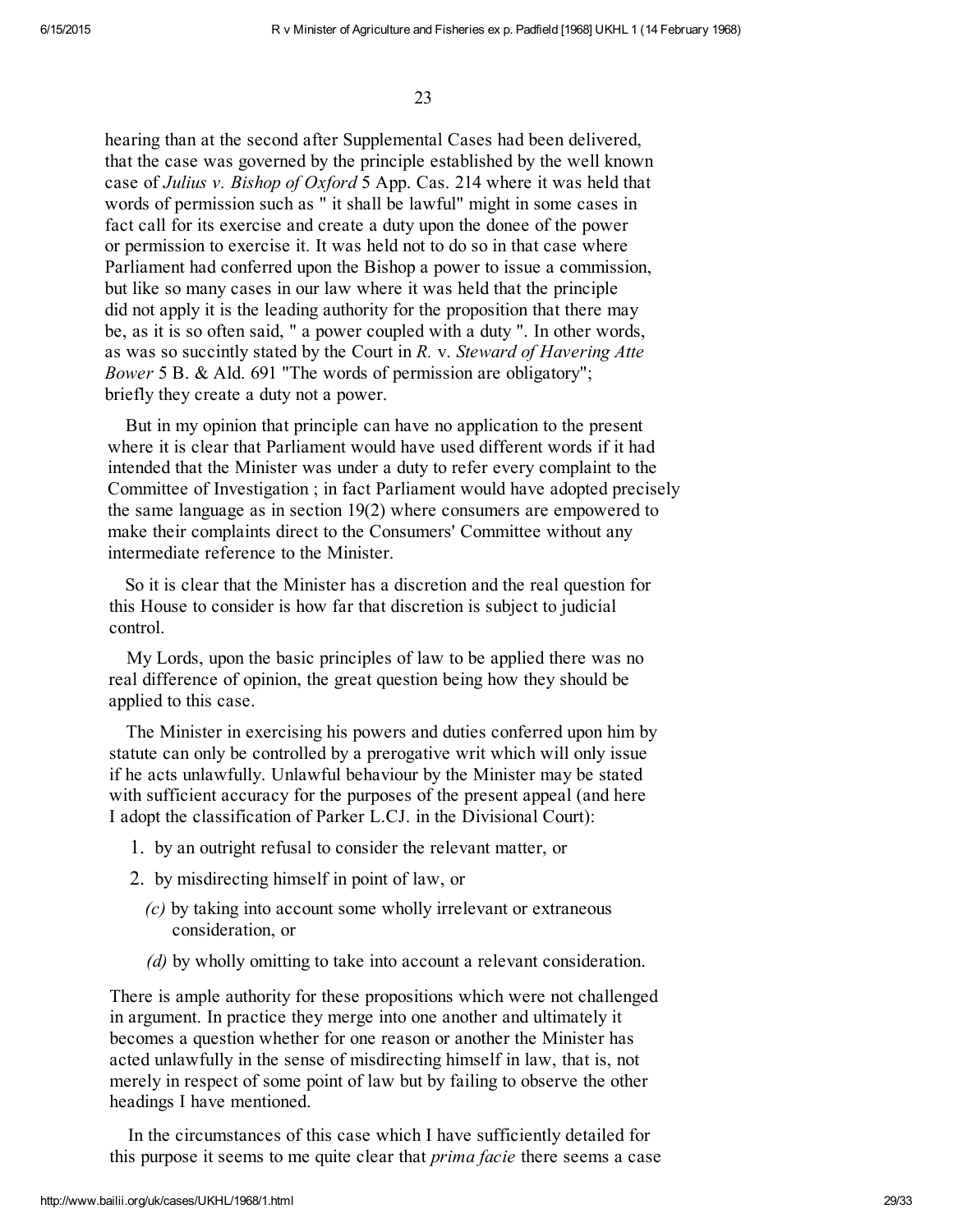6/15/2015 R v Minister of Agriculture and Fisheries ex p. Padfield [1968] UKHL 1 (14 February 1968)

for investigation by the Committee of Investigation. As I have said already it seems just the type of situation for which the machinery of section 19 was set up, but that is a matter for the Minister.

> He may have good reasons for refusing an investigation, he may have

> indeed good policy reasons for refusing it though that policy must not be

> based on political considerations which as Farwell L.J. said in R. v. Board

> of Education  $[1910]$  2 K.B. 165 at 181 are pre-eminently extraneous. So I

> must examine the reasons given by the Minister, including any policy

> upon which they may be based, to see whether he has acted unlawfully and

> thereby overstepped the true limits of his discretion, or as it is frequently

> said in the prerogative writ cases, exceeded his jurisdiction. Unless he has

> done so the Court has no jurisdiction to interfere. It is not a Court of

> Appeal and has no jurisdiction to correct the decision of the Minister acting

24

lawfully within his discretion, however much the Court may disagree with its exercise.

In his affidavit filed in opposition to the Appellants' application for the order of Mandamus the Minister, after referring to the fact that he had read the letter dated 1st May 1964 of Mr. Kirk, an Under Secretary of the Ministry, stated that he reached his decision for refusing a reference to the Investigating Committee for the reasons given in his private secretary's letters of 23rd March and 3rd May 1965 all addressed to the Respondents or their solicitors. So to these letters I must turn to see whether his reasons are open to challenge on the ground of being unlawful.

The first letter, that of 23rd March 1965, in which the Minister gave his reasons was, so far as relevant, in these terms :

" The Minister's main duty in considering this complaint has been to

" decide its suitability for investigation by means of a particular pro

- " cedure. He has come to the conclusion that it would not be suitable.
- " The complaint is of course one that raises wide issues going beyond
- " the immediate concern of your clients, which is presumably the prices
- " they themselves receive. It would also affect the interests of other
- " regions and involve the regional price structure as a whole.

" In any event the Minister considers that the issue is of a kind which " properly falls to be resolved through the arrangements available to " producers and the Board within the framework of the Scheme itself.

- " Accordingly he has instructed me to inform you that he is unable
- " to accede to your clients' request that this complaint be referred to
- 

" the Committee of Investigation under section 19 of the Act."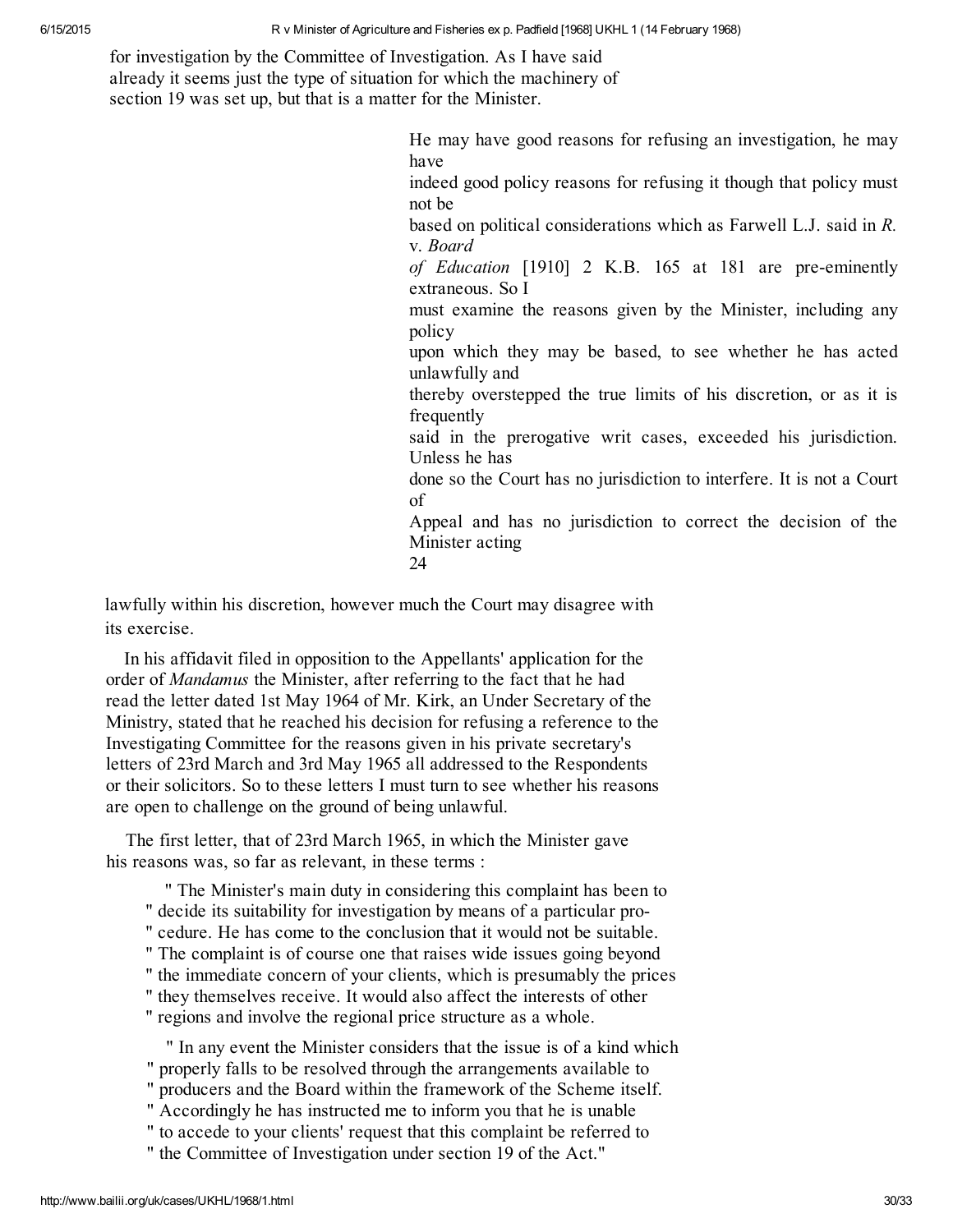This letter seems to me to shew an entirely wrong approach to the complaint. The Minister's main duty is not to consider its suitability for investigation; he is putting the cart before the horse. He might reach that conclusion after weighing all the facts but not until he has done so ; but perhaps this is the least of the criticisms (arising out of his letter) to be directed at the Minister. But I have dealt with it as in argument it was seriously pressed upon your Lordships as a conclusive consideration in answer to any challenge to his powers.

His next statement—that it raises wide issues etc.—shews a complete misapprehension of his duties, for it indicates quite clearly that he has completely misunderstood the scope and object of Section 19. It is when wide issues are raised and when the complaint of one region raises matters which may affect other regions and the regional price structure as a whole, that the Minister should consider it as a most powerful (though not conclusive) element in favour of referring the complaint instead of the reverse. Then, again, in his final paragraph of this letter the Minister reveals the same misconception. It was just because it was realised that the Board structure might produce within its framework matters for complaint by those vitally affected that the machinery of Section 19 was set up. This letter shews that the Minister was entirely misdirecting himself in law based upon a misunderstanding of the basic reasons for the conferment upon him of the powers of Section 19.

I turn to his second letter, that of 3rd May 1965 which so far as relevant was in these terms:

" You will appreciate that under the Agricultural Marketing Act

" 1958 the Minister has unfettered discretion to decide whether or not

" to refer a particular complaint to the Committee of Investigation. In

" reaching his decision he has had in mind the normal democratic

" machinery of the Milk Marketing Scheme, in which all registered

" producers participate and which governs the operations of the Board."

This introduces the idea, much pressed upon your Lordships in argument, that he had an "unfettered" discretion in this matter; this, it was argued, means that provided the Minister considered the complainant bona fide that was an end of the matter. Here let it be said at once, he and his

25

advisers have obviously given a bona fide and painstaking consideration to the complaints addressed to him ; the question is whether the consideration given was sufficient in law.

My Lords, I believe that the introduction of the adjective " unfettered " and its reliance thereon as an answer to the Appellants' claim is one of the fundamental matters confounding the Minister's attitude, bona fide though it be. First the adjective nowhere appears in Section 19, it is an unauthorised gloss by the Minister. Secondly even if the section did contain that adjective I doubt if it would make any difference in law to his powers, save to emphasise what he has already, namely that acting lawfully he has a power of decision which cannot be controlled by the Courts ; it is unfettered. But the use of that adjective, even in an Act of Parliament, can do nothing to unfetter the control which the judiciary have over the executive, namely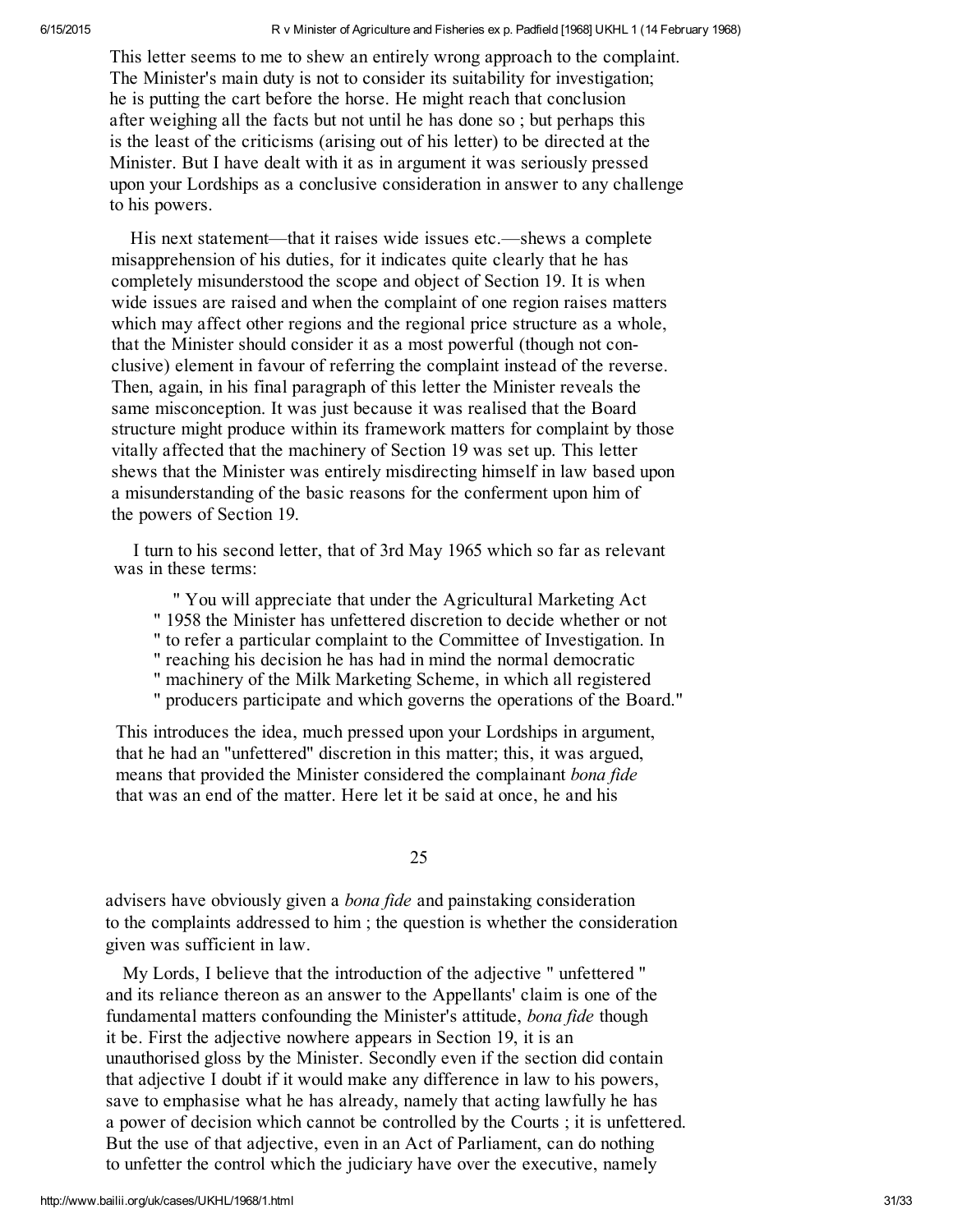that in exercising their powers the latter must act lawfully and that is a matter to be determined by looking at the Act and its scope and object in conferring a discretion upon the Minister rather than by the use of adjectives.

The second sentence of this letter again only shews what I have earlier pointed out, that the Minister has failed to understand that it may be his duty to intervene where there is a serious complaint that the " democratic " machinery " of the Board is producing unfairness among its members.

Those are the reasons relied upon by the Minister for refusing a reference. Summing up the matter shortly, in my opinion every reason given shews that the Minister has failed to understand the object and scope of Section 19 and of his functions and duties thereunder which he has misinterpreted and so misdirected himself in law.

The matter, however, does not end there for in his affidavit the Minister referred, as I have already mentioned, to Mr. Kirk's letter of 1st May 1964 without disapproval. That letter contained this paragraph :

" 3. In considering how to exercise his discretion the Minister would, " amongst other things, address his mind to the possibility that if a " complaint were so referred and the Committee were to uphold it, " he in turn would be expected to make a statutory order to give effect " to the Committee's recommendations. It is this consideration, rather " than the formal eligibility of the complaint as a subject for investi " gation, that the Minister would have in mind in determining whether " your particular complaint is a suitable one for reference to the Com " mittee. We were unable to hold out any prospect that the Minister " would be prepared to regard it as suitable."

This fear of parliamentary trouble (for in my opinion this must be the scarcely veiled meaning of this letter) if an inquiry were ordered and its possible results is alone sufficient to vitiate the Minister's decision which, as I have stated earlier, can never validly turn on purely political considerations ; he must be prepared to face the music in Parliament if statute has cast upon him an obligation in the proper exercise of a discretion conferred upon him to order a reference to the Committee of Investigation.

My Lords, I would add only this: that without throwing any doubt upon what are well known as the club expulsion cases, where the absence of reasons has not proved fatal to the decision of expulsion by a club committee, a decision of the Minister stands on quite a different basis; he is a public officer charged by Parliament with the discharge of a public discretion affecting Her Majesty's subjects; if he does not give any reason for his decision it may be, if circumstances warrant it, that a Court may be at liberty to come to the conclusion that he had no good reason for reaching that conclusion and order a prerogative writ to issue accordingly.

The Minister in my opinion has not given a single valid reason for refusing to order an inquiry into the legitimate complaint (be it well founded or not)

of the South East Region; all his disclosed reasons for refusing to do so are bad in law. I would allow this appeal in the terms proposed by my

noble and learned friend Lord Reid.